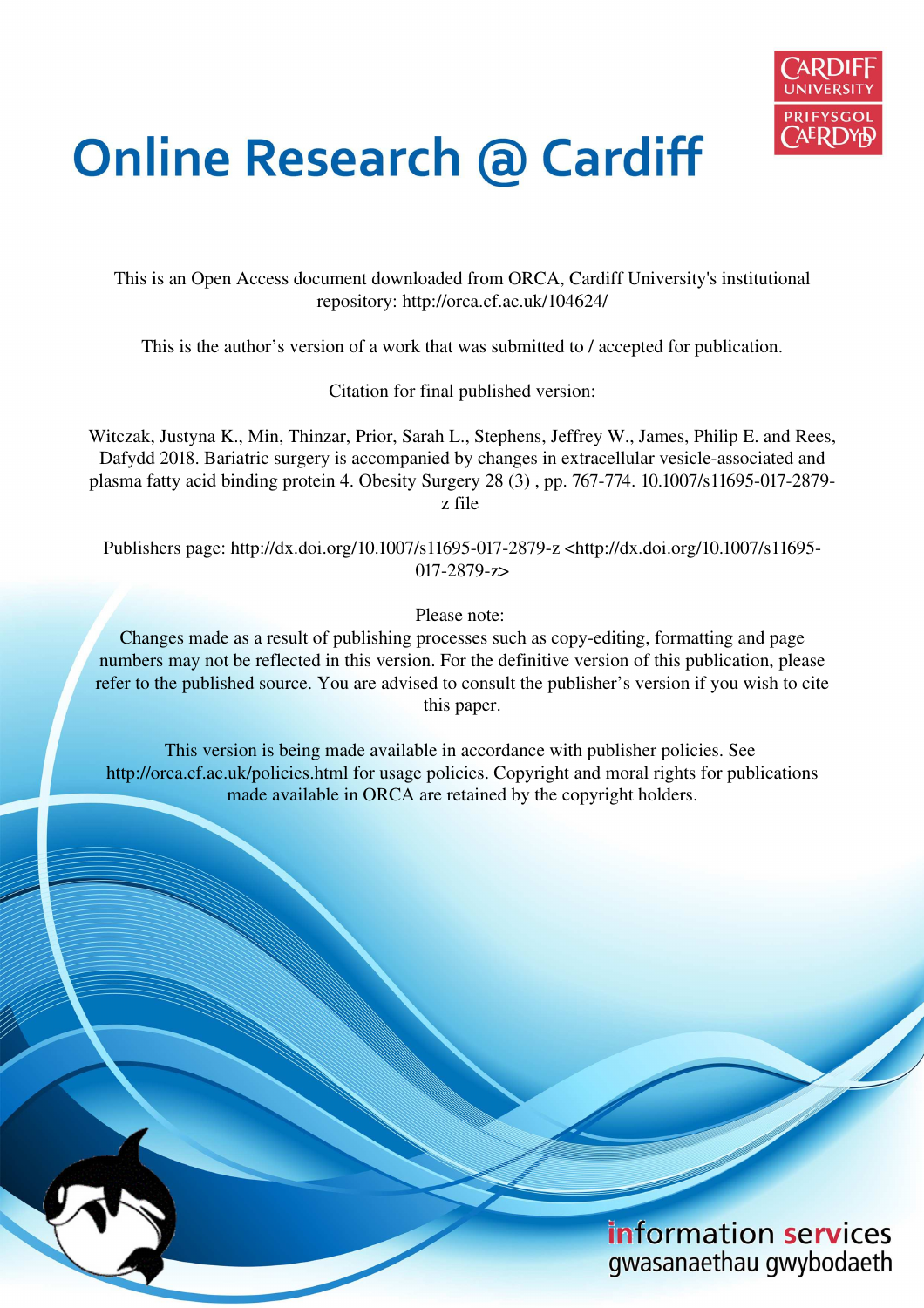# **Bariatric surgery is accompanied by changes in extracellular**

# **vesicle-associated and plasma Fatty Acid Binding Protein 4**

Dr Justyna K Witczak <sup>1,2</sup>, Dr Thinzar Min<sup>3</sup>, Dr Sarah L Prior<sup>3</sup>, Professor Jeffrey W Stephens<sup>3</sup>, Professor Philip E James<sup>2</sup>, Dr Aled Rees<sup>1</sup>

<sup>1</sup>Neurosciences and Mental Health Research Institute, School of Medicine, Cardiff University, Cardiff, UK

<sup>2</sup>School of Health Sciences, Cardiff Metropolitan University, Cardiff, UK

<sup>3</sup>Diabetes Research Group, Swansea University, Swansea, UK

**Keywords**: bariatric surgery, adipokines, lipolysis, weight loss, extracellular vesicles

**Short title**: Effects of bariatric surgery on EVs

**Manuscript type**: original contribution

**Correspondence to**: Dr JK Witczak, email: [WitczakJK@cardiff.ac.uk,](mailto:WitczakJK@cardiff.ac.uk) Centre for Endocrine and Diabetes Sciences, C2 Link, School of Medicine, Cardiff University, Heath Park, CF14 4XW,

tel: +442920742182, fax: +44 2920744671

**Funding**: Financial support for this study was received from The Royal College of Physicians (Lewis Thomas Gibbon Jenkins of Briton Ferry Fellowship) and the BUPA Foundation.

**Disclosure:** The authors declared no conflict of interest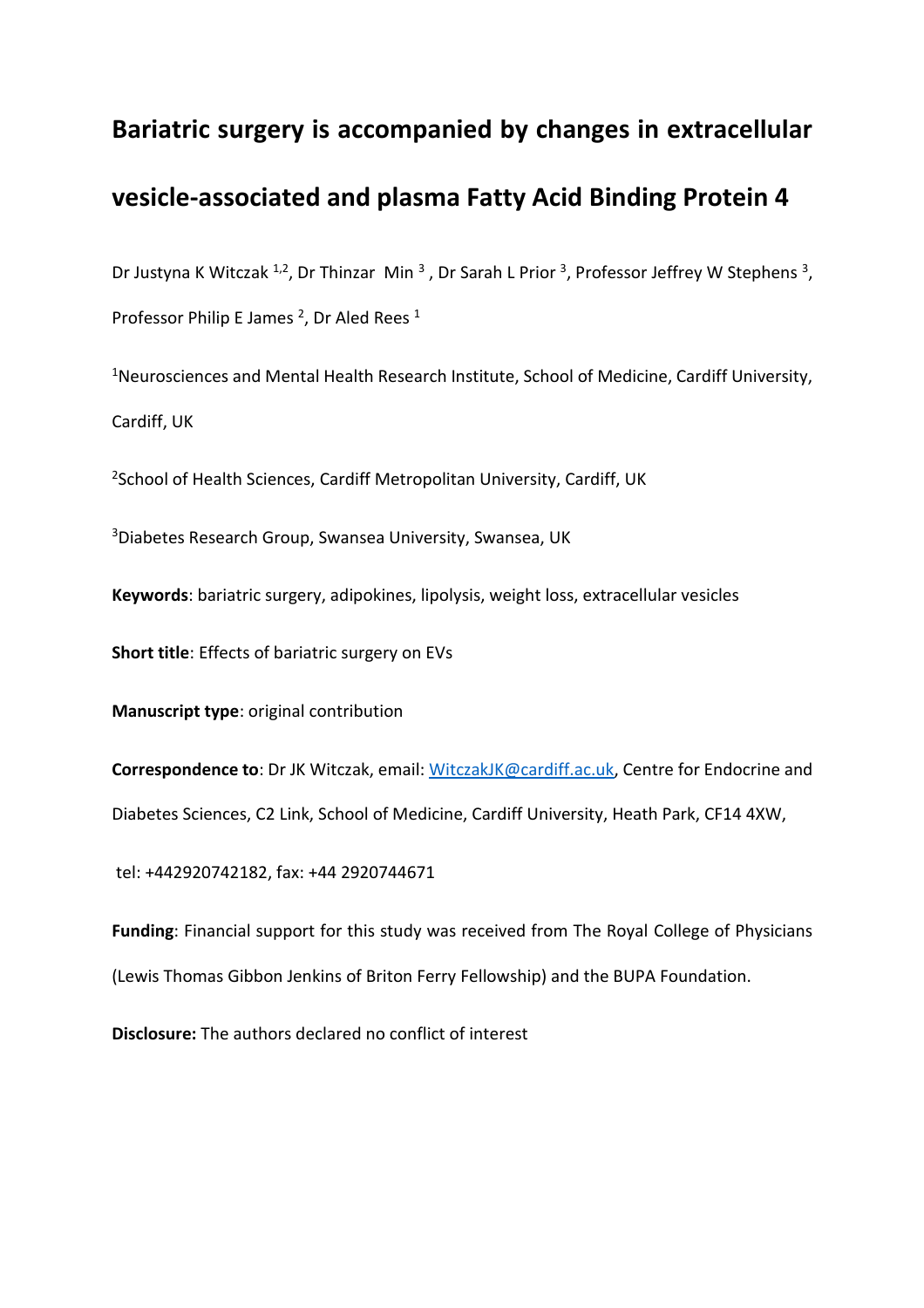# **Bariatric surgery is accompanied by changes in extracellular**

# **vesicle-associated and plasma Fatty Acid Binding Protein 4**

**Keywords**: bariatric surgery, adipokines, lipolysis, weight loss, extracellular vesicles

**Short title**: Effects of bariatric surgery on EVs

**Manuscript type**: original contribution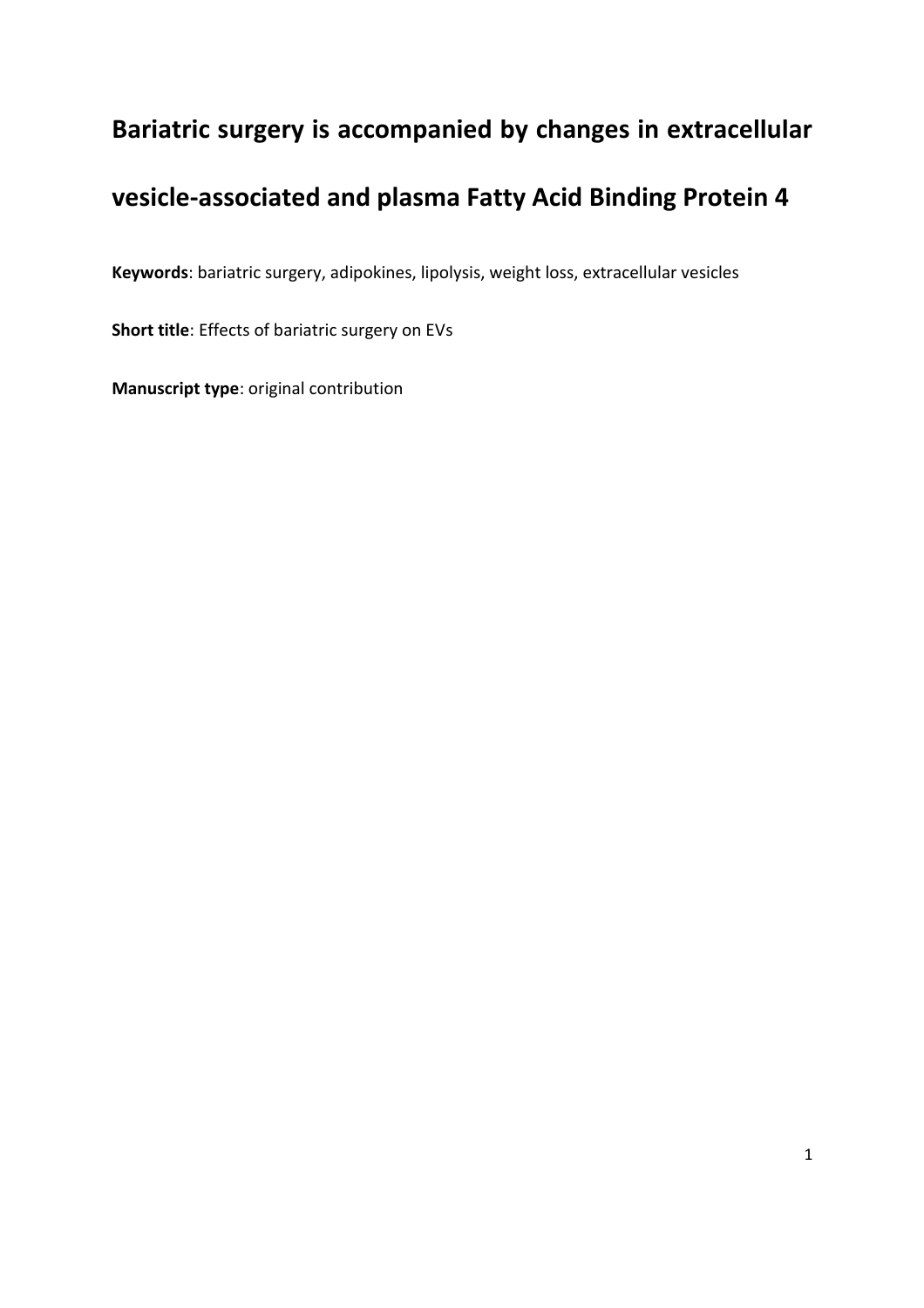## **Abstract**

#### **Background**

Bariatric surgery markedly reduces fat mass with beneficial effects on cardiometabolic health but the mechanisms involved are not fully understood. Extracellular vesicles (EVs) are secreted by a variety of cells, including adipocytes, and may mediate some of these benefits. However, the effects of bariatric surgery on circulating EVs are unclear.

#### **Methods**

Concentration of plasma EVs isolated by ultracentrifugation at baseline, 1- and 6 months post-bariatric surgery (n=20) was established using Nanoparticle Tracking Analysis. EV origin (CD9: exosome; CD41: platelet; CD235a: erythrocyte; CD11b: leukocyte; CD144: endothelial), cytokine (interferon *x*, interleukin-6, TNFα) and adipocyte marker (adiponectin, FABP4, PPARY) expression was measured by Time Resolved Fluorescence immunoassay.

## **Results**

EV concentration and cell-of-origin markers (CD41, CD235a, CD11b, CD144) did not alter in response to surgery, neither did EV-expressed interferonΥ, IL-6, TNFα, adiponectin, PPARY or CD9. EV-derived Fatty Acid Binding Protein 4 (FABP4) increased at 1 month (+49%) before returning to baseline by 6 months (-51%, p<0.05), corresponding to similar changes in circulating plasma FABP4 (+22% and -24% at 1- and 6-months, respectively; p<0.001)). Patients who underwent biliopancreatic diversion had lower FABP4-expressing EVs at 6 months compared to those who underwent sleeve gastrectomy/gastric banding (p<0.05), despite similar percentage weight reduction (-19% vs -20%, respectively). CD9 expression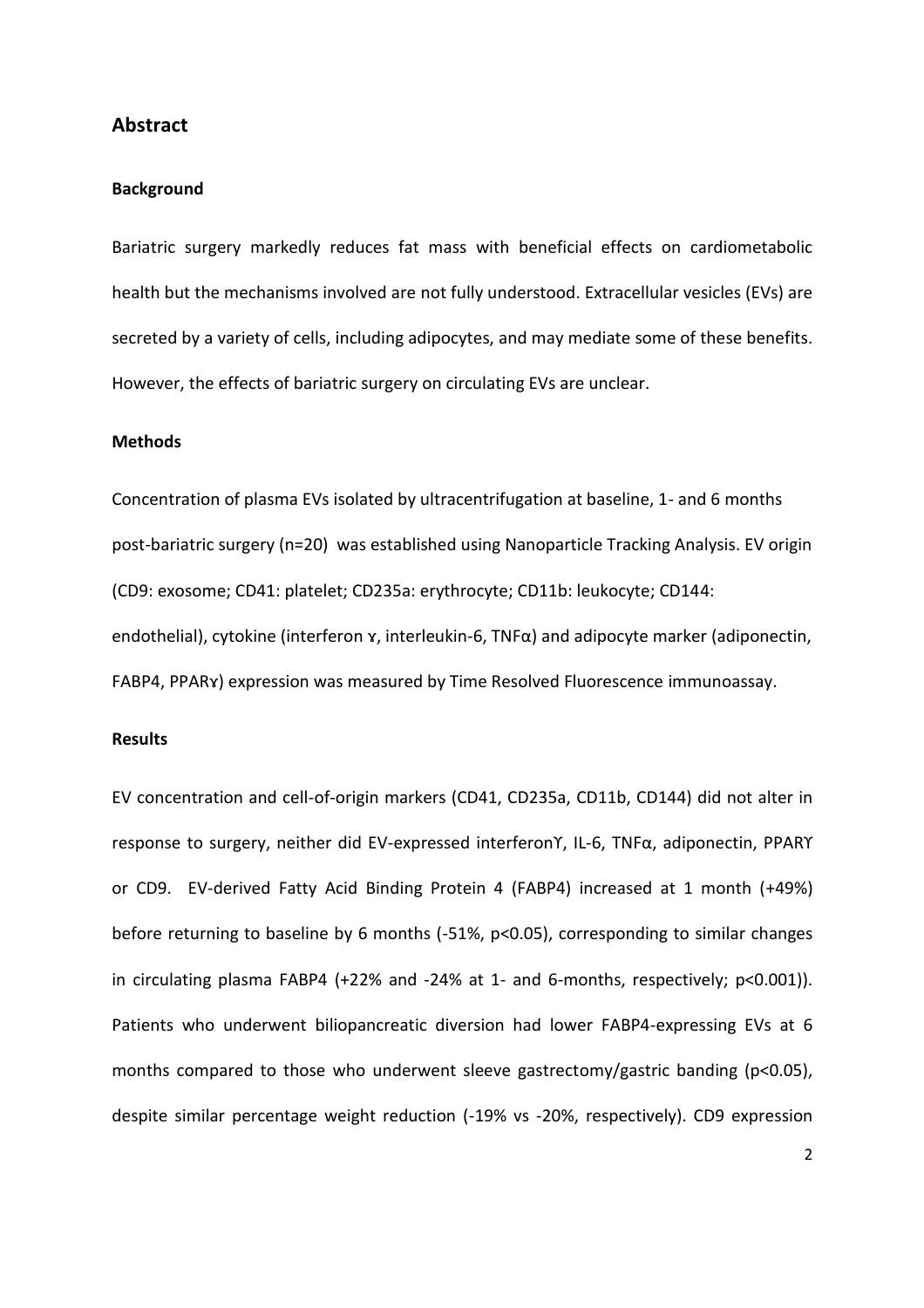correlated with EV-expressed FABP4, adiponectin, TNFα and Interferon ϒ (r=0.5, r=0.59, r=0.53, r=0.41 respectively, p<0.005), suggesting transport by an EV population of exosomal rather than microvesicular origin.

## **Conclusions**

Bariatric surgery leads to a transient change in circulating EV- and plasma-derived FABP4, reflecting alterations in adipose tissue homeostasis.

# **Introduction**

The obesity pandemic has led to a greater adoption of bariatric surgery as a treatment for morbid obesity and its secondary complications [1]. Bariatric surgery exerts multiple effects on adipose tissue [2], including reduced adipocyte size, improved sensitivity to insulin, increased adiponectin and decreased levels of leptin, CRP, IL-6, TNFα and Monocyte Chemoattractant Protein-1 (MCP-1)[2]. However, the pathways regulating these changes are not fully understood.

Extracellular vesicles (EVs) are submicron particles secreted by most cell types during the cell cycle and particularly during cell stress [3,4]. EVs are released in one of two ways: intracellular formation of multivesicular exosomes which are subsequently released from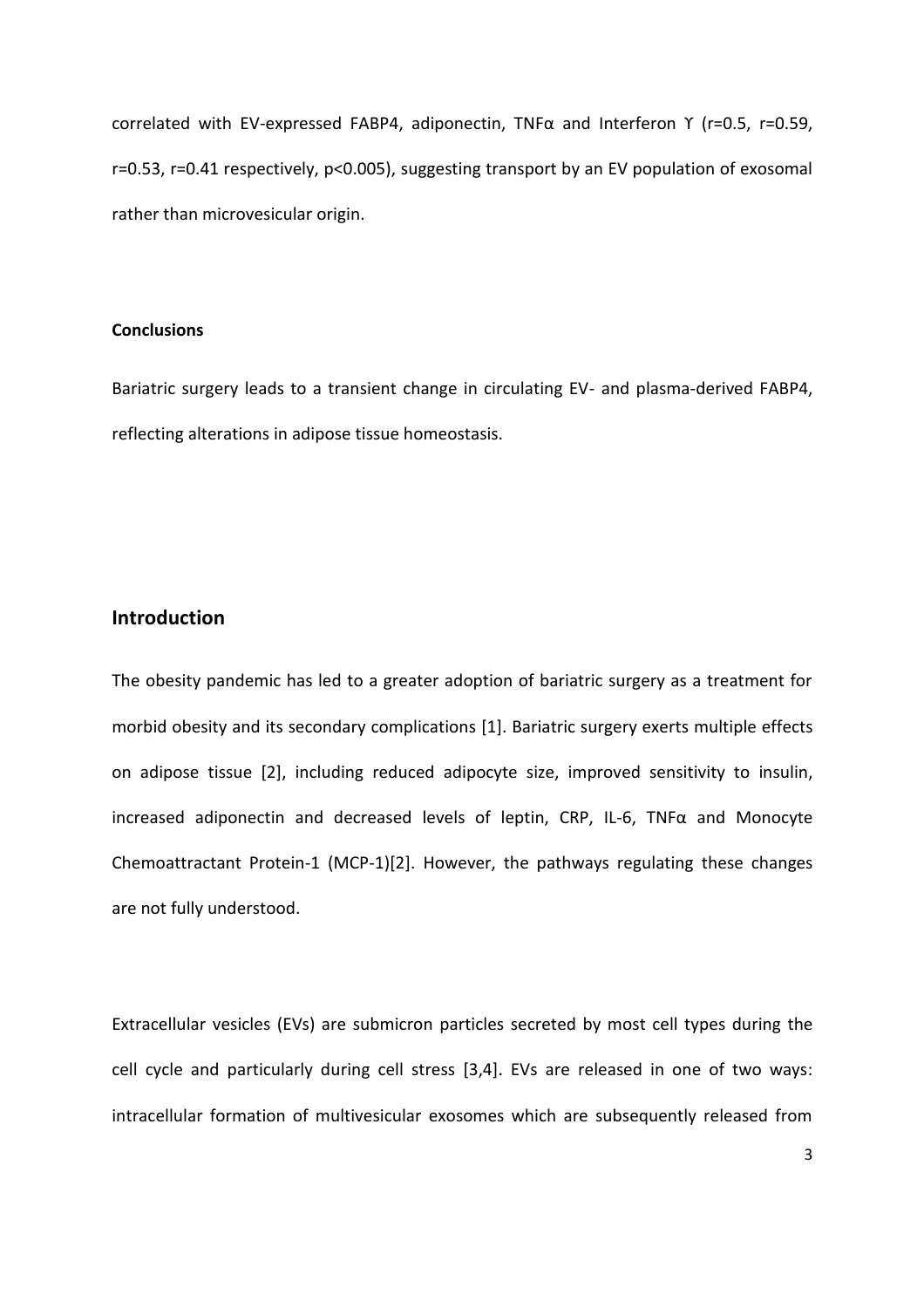the plasma membrane, or as microvesicles (MVs) that are released directly from plasma membrane budding [3,4]. They contain cytoplasmic and membrane components of their 'donor' cell such as enzymes, proteins and microRNA [4] and are believed to affect recipient cell biology and gene transcription. EVs have also emerged as potential disease biomarkers [5]. Adipocyte-derived EVs (AD-EVs) are likely to play important roles in paracrine and endocrine communication within adipose tissue but comparatively little is known about them. They probably represent only a small percentage of the total population of EVs present in the circulation [6,7] , at least in the healthy state, but are known to affect target cell activity [8,9], including increased lipid storage in small adipocytes[10].

Fatty Acid Binding Protein 4 (FABP4) is one of the most abundant cytoplasmic proteins within adipocytes, whose function extends beyond lipid transport to include regulation of glucose metabolism and inflammatory responses [6,11]. Recent data in 3T3-L1 adipocytes and mouse adipose tissue demonstrate that lipolytic stimuli trigger accumulation of FABP4 within intracellular multivesicular bodies (MVB), and its subsequent secretion via the nonclassical pathway in vesicles expressing exosomal markers (CD63 and ALG-2 interacting protein X(ALIX))[7]. It appears, however, that only a small proportion of total FABP4 is transported in this way [6,7].

Since lipolysis triggers EV secretion from adipocytes, conditions associated with substantial weight loss might result in increased secretion of adipocyte-derived EVs into the circulation. We therefore hypothesised that bariatric surgery would result in increased expression of adipocyte-derived proteins, including FABP4, not only in a free form but also in association with EVs.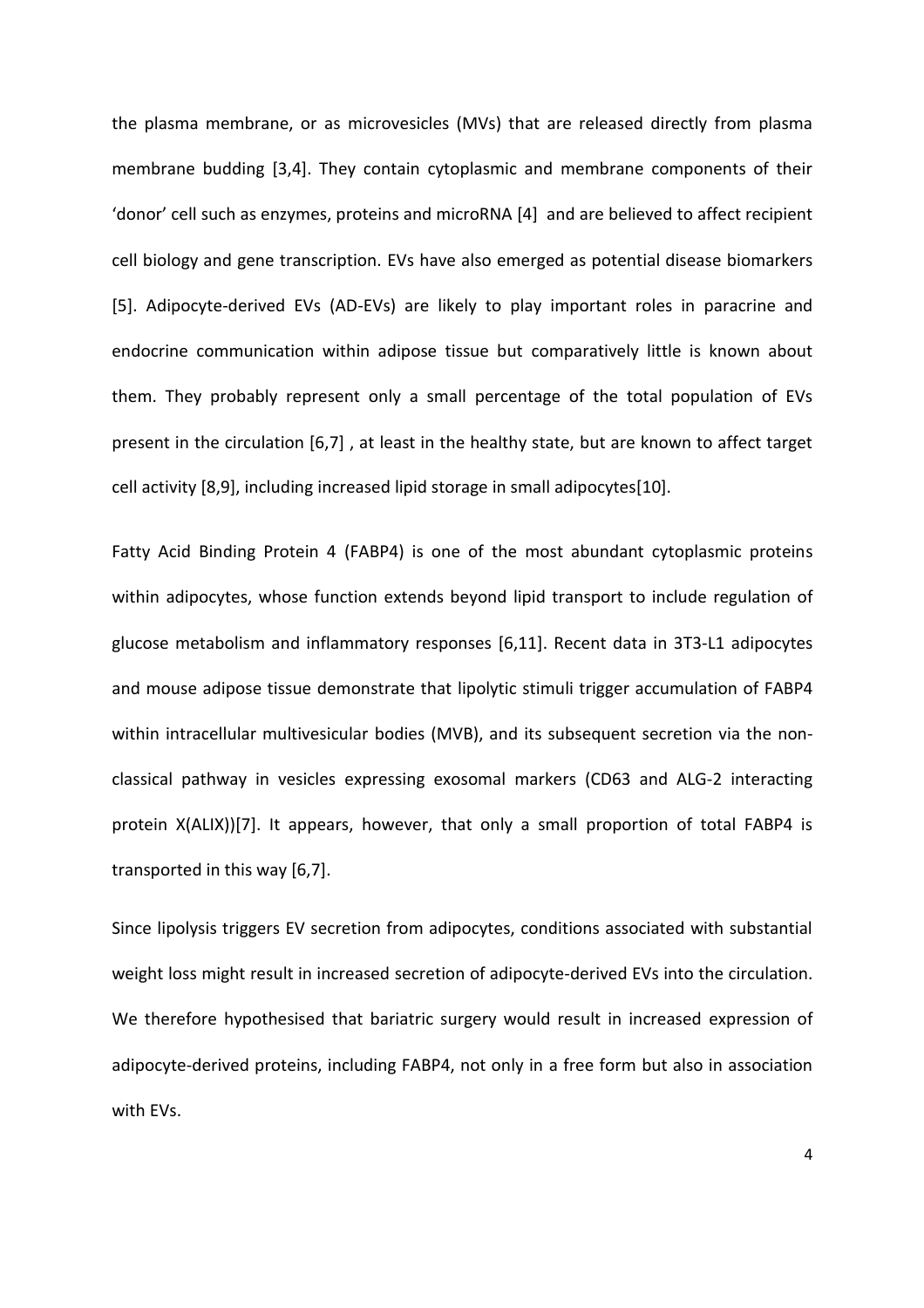# **Methods**

#### *Study populations*

EV characterisation was undertaken at 3 time-points in 20 patients undergoing elective bariatric surgery at The Welsh Institute of Metabolic and Obesity Surgery (WIMOS), Swansea, UK. Patients were aged 20-60 years and had a body mass index (BMI) >40kg/m<sup>2</sup>. All subjects had type 2 diabetes (T2DM) or impaired glucose tolerance (IGT), diagnosed during an oral 75g glucose tolerance test (OGTT)[12] . Patients with any acute concurrent illness were excluded. Thirteen of the patients underwent restrictive laparoscopic surgery (sleeve gastrectomy (SG) n=10, gastric banding (GB) n=3) and seven an open malabsorptive procedure (biliopancreatic diversion (BPD)).

#### *Sample preparation*

Fasting venous blood was collected from a large peripheral vein into EDTA vacutainers. Samples were immediately spun twice at 3000g for 10mins to render plasma acellular, then frozen and stored at -80°C until further analysis.

#### *EV isolation and characterisation*

In order to isolate EVs, acellular plasma underwent 100,000g ultracentrifugation at 4˚C for 1 hour. EVs were then re-suspended in 1x sterile phosphate-buffered saline (PBS) (0.22µm filtered). EV size and concentration were established by nanoparticle tracking analysis (NTA) using Nanosight LM10 (Malvern, UK), software version 3.1. For each sample, 60 second videos were recorded in replicates of 5. NTA determines the size and concentration of EVs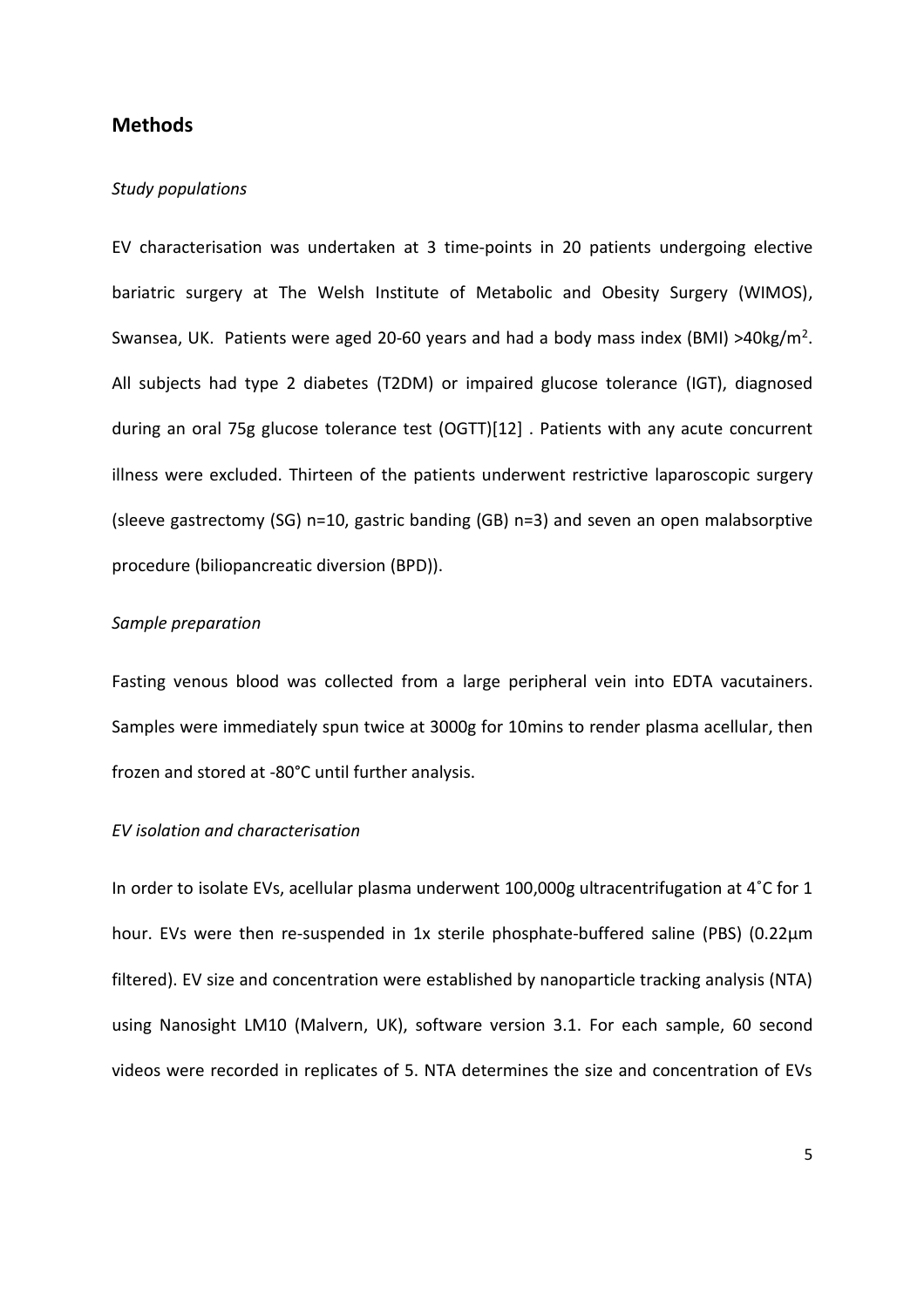by analysing the Brownian motion and light scattering properties of the nanoparticle suspension illuminated by a laser beam [13].

Time Resolved Fluorescence (TRF) immunoassay [14,15] was used to establish EV cellular origin, cytokine and adipocyte-marker expression (CD41, CD11b, CD235a, CD144, CD9, IL-6, TNF $\alpha$ , interferon  $\gamma$ , adiponectin, FABP4; supplementary material).

#### *Other assay*s

 Fasting glucose was measured using a Roche Modular P800 Analyser. A Roche Modular E170 was used to measure fasting insulin. High sensitivity ELISA kits were used to evaluate IL-6 concentration (R&D Systems, Minneapolis, MN, USA). Plasma FABP4 concentration was established using a human FABP4 Quantikine ELISA kit (R&D Systems, Minneapolis, MN, USA) and plasma free fatty acids were measured by a Colorimetric Quantification Assay Kit (ab65341, Abcam, Cambridge, UK). All samples were assayed in duplicate.

#### *Statistical analysis*

This was a proof of concept study that had the primary aim of determining the change in plasma- and EV-expressed FABP4. There are very limited data available in relation to FABP4 in plasma following bariatric surgery and, to our knowledge, no studies investigating EV FABP4 in this context. As we anticipated a 20% change in plasma FABP4 over the three sampling points and a range of 10-15%, a power calculation suggested that we would need at least 15 subjects to detect this difference (one-way ANOVA at 3 levels; p=0.05; alpha=0.8).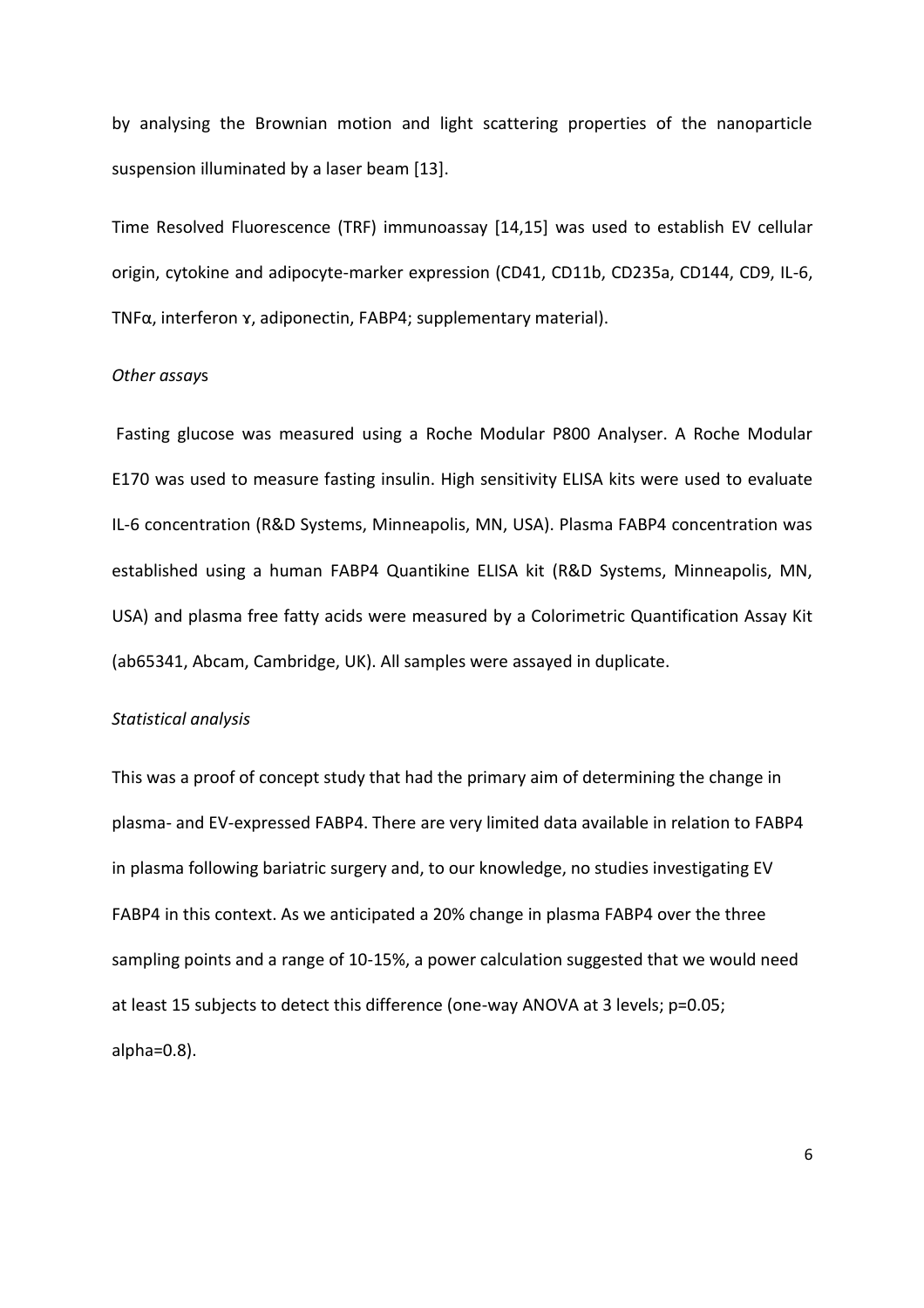Normally distributed variables were reported as mean ± SD whereas non-normally distributed variables were summarised as medians with interquartile ranges (IQR). For normally distributed variables the differences at different time points were analysed using repeated measured ANOVA with Bonferroni's multiple comparisons post-test analysis. For changes in variables with non-Gaussian distribution, the Kruskall-Wallis test was applied with post-test Dunn's comparison. Spearman's correlation analysis was applied to detect significant correlations between evaluated parameters. Statistical significance was accepted at p<0.05 and Graph Pad version 6.0 was used.

# **Results**

#### *Population characteristics*

There were thirteen female and seven male patients, with a mean age of 50.7±8 years and a baseline mean body weight and BMI of  $151.3 \pm 31$  kg and  $54 \pm 12.6$  kg/m<sup>2</sup>, respectively. The anthropometric and metabolic characteristics are summarised in Table 1. As anticipated, all patients undergoing bariatric surgery achieved significant total weight loss (TWL) ( -8.3% at 1 month and -20% at 6 months to mean values of 138.8 kg and 121.6 kg, respectively; p<0.001) and BMI reduction of -10% and -18.5% (to mean values of 48.9  $\pm$  11 and 44  $\pm$  10.2 kg/m<sup>2</sup>, respectively; p<0.001).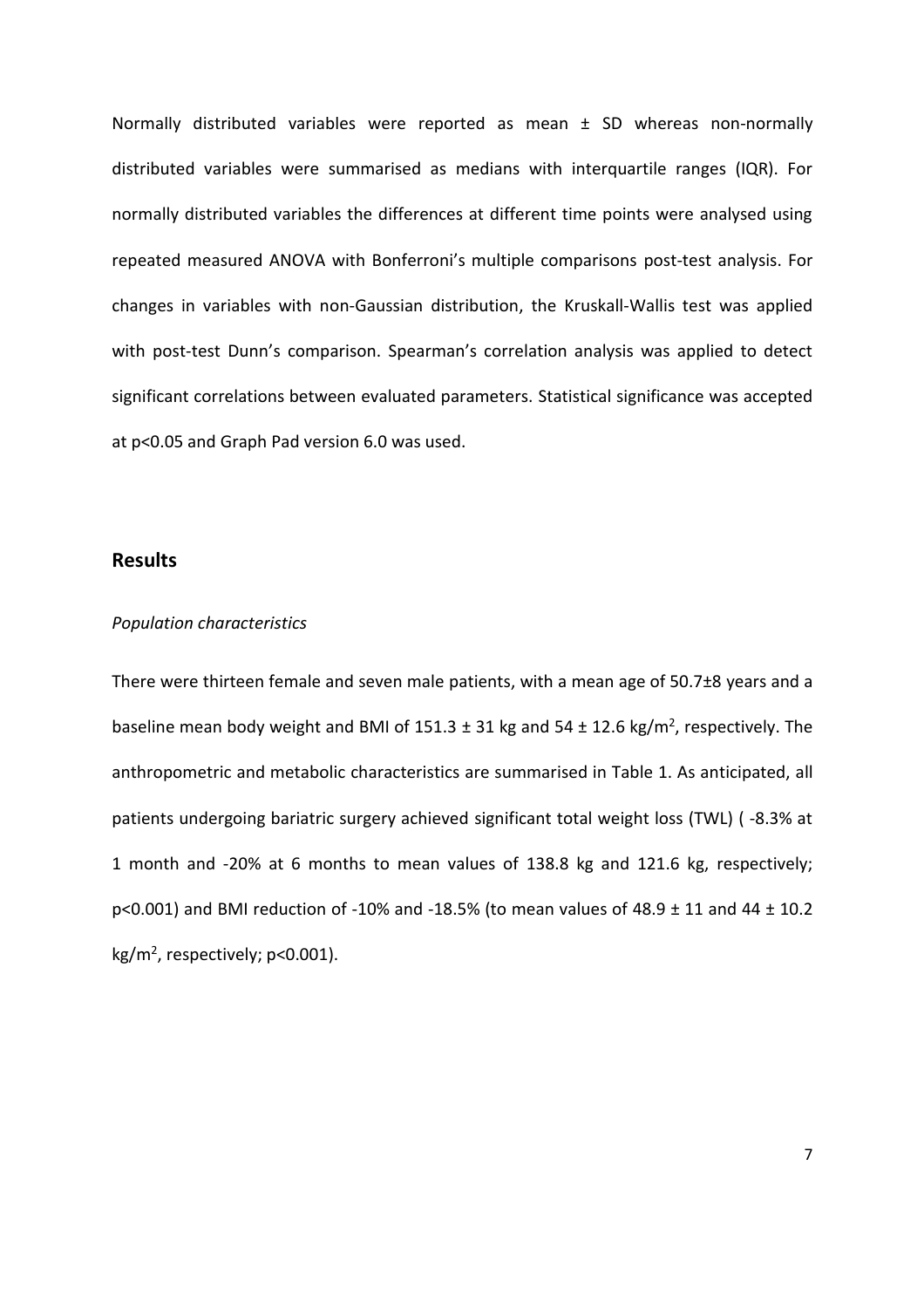#### *EV concentration and content*

There were no significant differences in mean EV concentration/mL of plasma between baseline (1.44  $\pm$  0.9x10<sup>11</sup> nanoparticles/mL), 1 month (1.3  $\pm$  0.7 x10<sup>11</sup>) and 6 months postoperatively  $(1 \pm 0.4x10^{11})$  (Figure 1a). However, detailed analysis of EV concentration within different size ranges (measured every 100nm) revealed a significant reduction in EVs measuring between 100 and 200nm in diameter at 6 months compared to baseline (p<0.001) (Figure 1b).

The relative distribution of the main EV cell-of-origin markers (CD41 (platelets), CD11b (monocytes/macrophages), CD235a (erythrocytes), CD144 (endothelial cells)) did not change in response to surgery (Figure 2).

Following surgery, there were no differences in median TRF signal for the exosomal marker CD9, EV-expressed adiponectin, PPARγ, IL6, TNFα or interferon Y (data not shown). However, the FABP4 EV signal increased (non-significantly) at 1 month before falling significantly by 6 months ( $p<0.01$ ) (Figure 3a, 3b). The FABP4 EV signal at 6 months' followup was significantly lower in the group who underwent biliopancreatic diversion surgery (n=7) compared to those who had sleeve gastrectomy or gastric banding (n=13) ( $p$ <0.05) (Figure 3c), with no differences in EV FABP4 expression between those groups at baseline or 1 month.

A highly significant correlation was observed between the EV signal for CD9 and each of FABP4 (r=0.5, p<0.0005), adiponectin (r=0.59, p<0.0001), TNF- $\alpha$  (r=0.53, p<0.0001) and interferon  $\gamma$  (r=0.41, p<0.005) (Figures 3d-g), suggesting that these adipocytokines are transported by an EV population which is specifically of exosomal origin.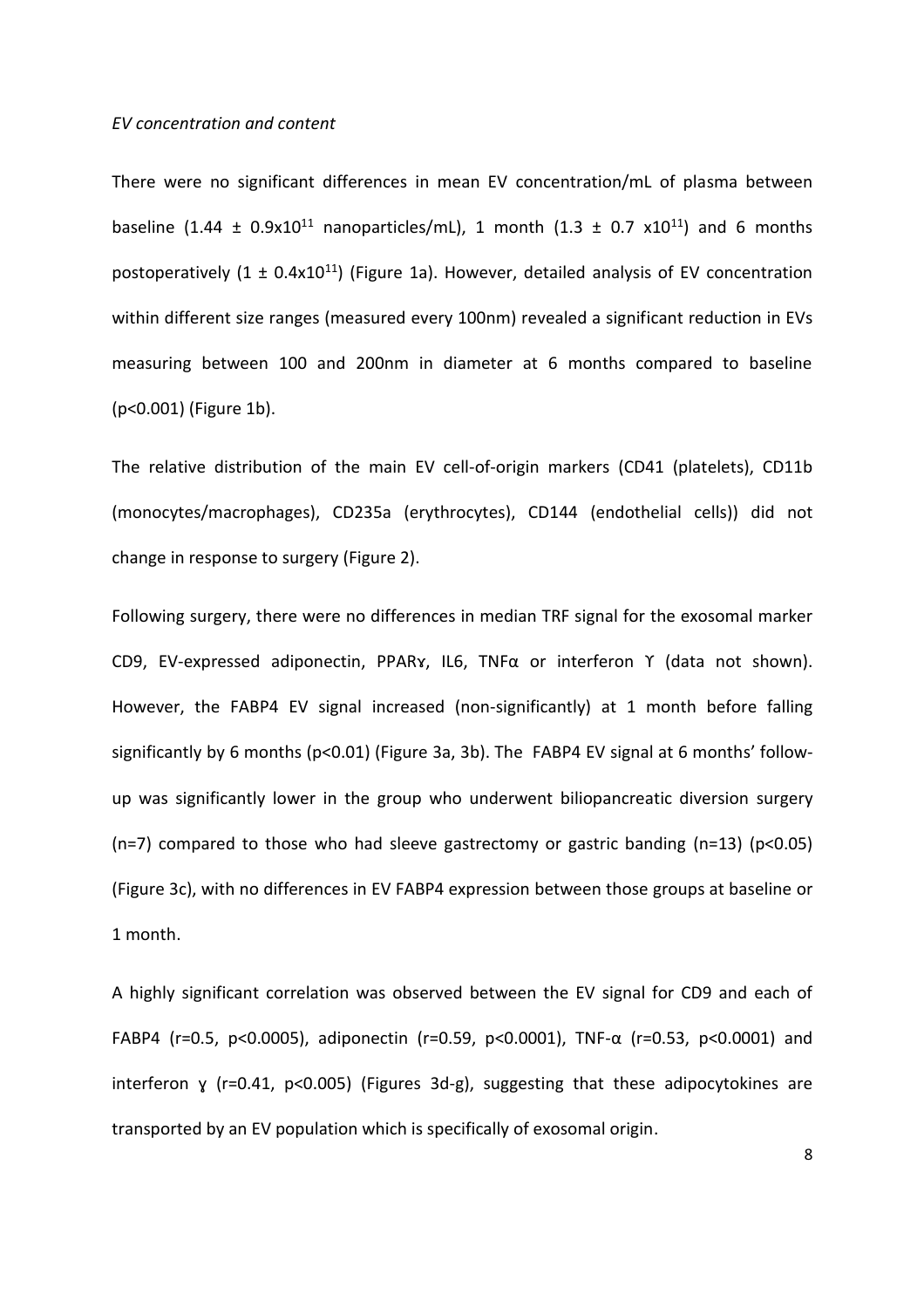A similar pattern of change to that observed for EV FABP4 was observed with free plasma FABP4, with a significant rise at 1 month (p<0.001 vs baseline) before a significant decrease by month 6 (p<0.001 vs month 1) (Figure 4a, 4b). Furthermore, we observed that plasma FABP4 concentration correlated with plasma free fatty acid concentration at 1 month follow-up (r=0.48, p<0.05) but not at baseline or 6 months. Neither BMI nor plasma FABP4 correlated with EV FABP4 (Figure 4c, 4d).

In order to explore any relationship between EVs and weight loss, we subsequently subdivided our sample into two similar-sized groups: those who achieved more than 18% TWL at 6 months (n-9) and those who did not (n=11). Two significant differences were observed: significantly lower EV PPARϒ in the group that achieved greater weight loss at 6 months' follow-up, and significantly higher EV TNF $\alpha$  at 1 month follow-up in the group that failed to achieve weight loss of >18%. In contrast, no relationships between any EV changes and improvements in glucose metabolism were observed (data not shown).

Since differences in fat distribution and lipolysis between men and women have been described [16], we also analysed our data split by gender. There were no gender differences in FFA concentrations at any time-point. Plasma FABP4 concentration at 6 months' followup was higher in females (78.47±14.9 vs 48.27±21 ng/mL, p<0.05) despite no significant EV FABP4 or BMI differences between genders at this time-point. EV CD11b (monocyte/macrophages marker) was higher in females at all time-points (p<0.05). Baseline EV PPARY was also higher in females (p<0.05); however, no differences were observed postsurgery. No other differences were observed in other EV markers.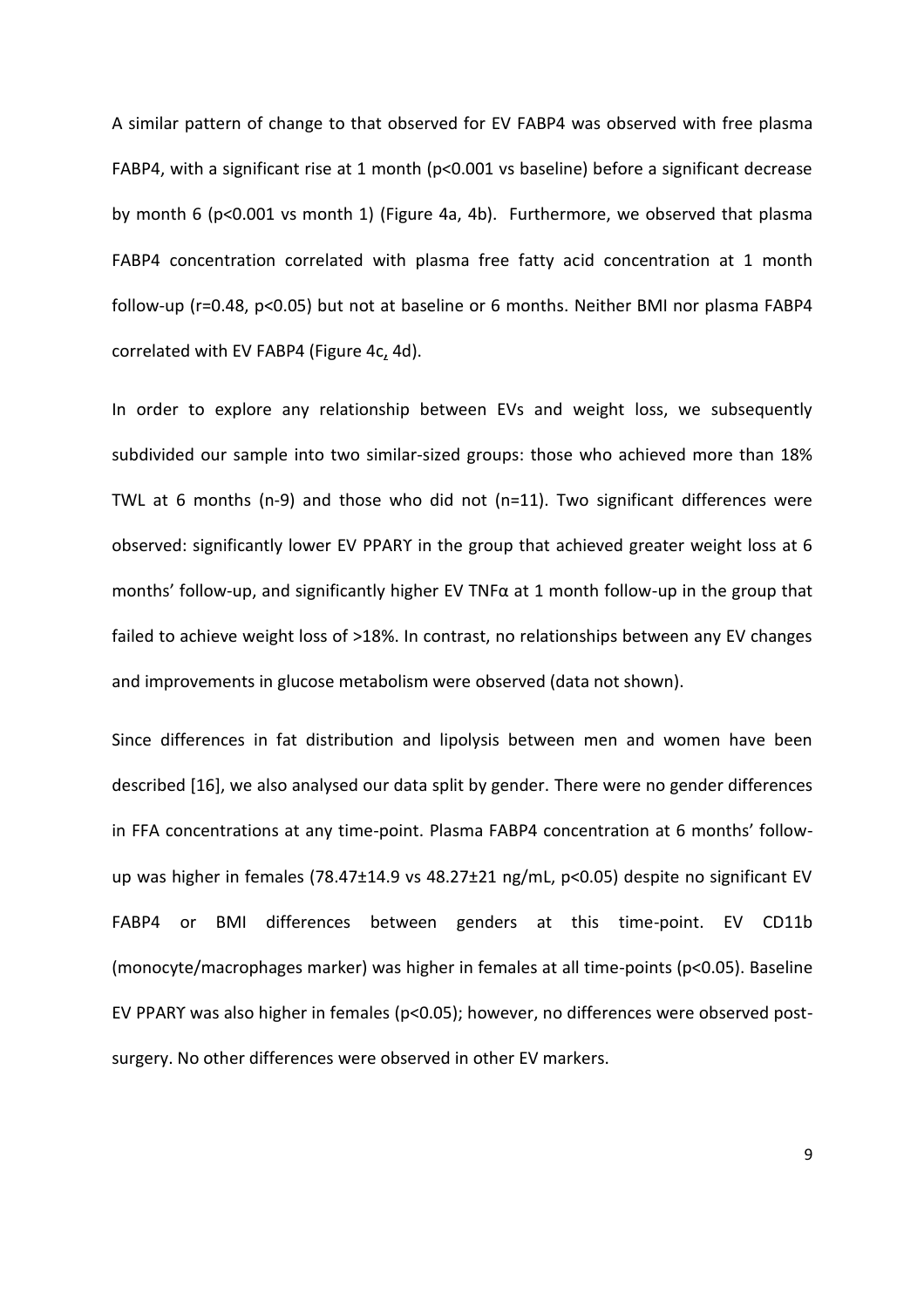# **Discussion**

Our study shows that bariatric surgery is followed by dynamic changes in the expression of EV-associated as well as free plasma FABP4. Since FABP4 is predominantly expressed in adipocytes, our finding of altered EV-expressed FABP4 after surgery is likely to reflect changes in adipocyte EV secretion. As demonstrated by Ertunc *et al*, lipolysis triggers a nonclassical pathway of FABP4 secretion within EVs, and these EVs may be intended to play a different role in intercellular communication compared to their free circulating form [7]. Bariatric surgery is known to rapidly reduce visceral and subcutaneous lipid depots, accompanied by an increase in plasma free fatty acids and beta-hydroxybutyrate levels, reflecting increased lipolysis [17]. Previously, increased expression of lipolytic genes within adipose tissue following bariatric intervention was demonstrated, including triglyceride lipase (ATGL), hormone-sensitive lipase (HSL) and perilipin [18]. ATGL, HSL and free fatty acids have been found to affect FABP4 secretion [7].

In our study, EVs expressing FABP4 and plasma free FABP4 showed a similar pattern of change with a transient peak in the early postoperative period followed by significant reduction at 6 months' follow-up compared to 1 month. Furthermore, plasma FABP4 levels at 1 month correlated with plasma free fatty acid levels. We therefore believe that the transient postoperative rise in EV and plasma FABP4 may reflect the dynamic changes occurring in adipose tissue following surgery, including reduced total fat mass and adipocyte size, and increased lipolysis, albeit that a limitation of our work is that we did not measure plasma glycerol. Previous studies have shown similar changes in circulating FABP4 levels following weight loss [19, 20]. Stejskal *et al* indicated that this pattern of an initial rise in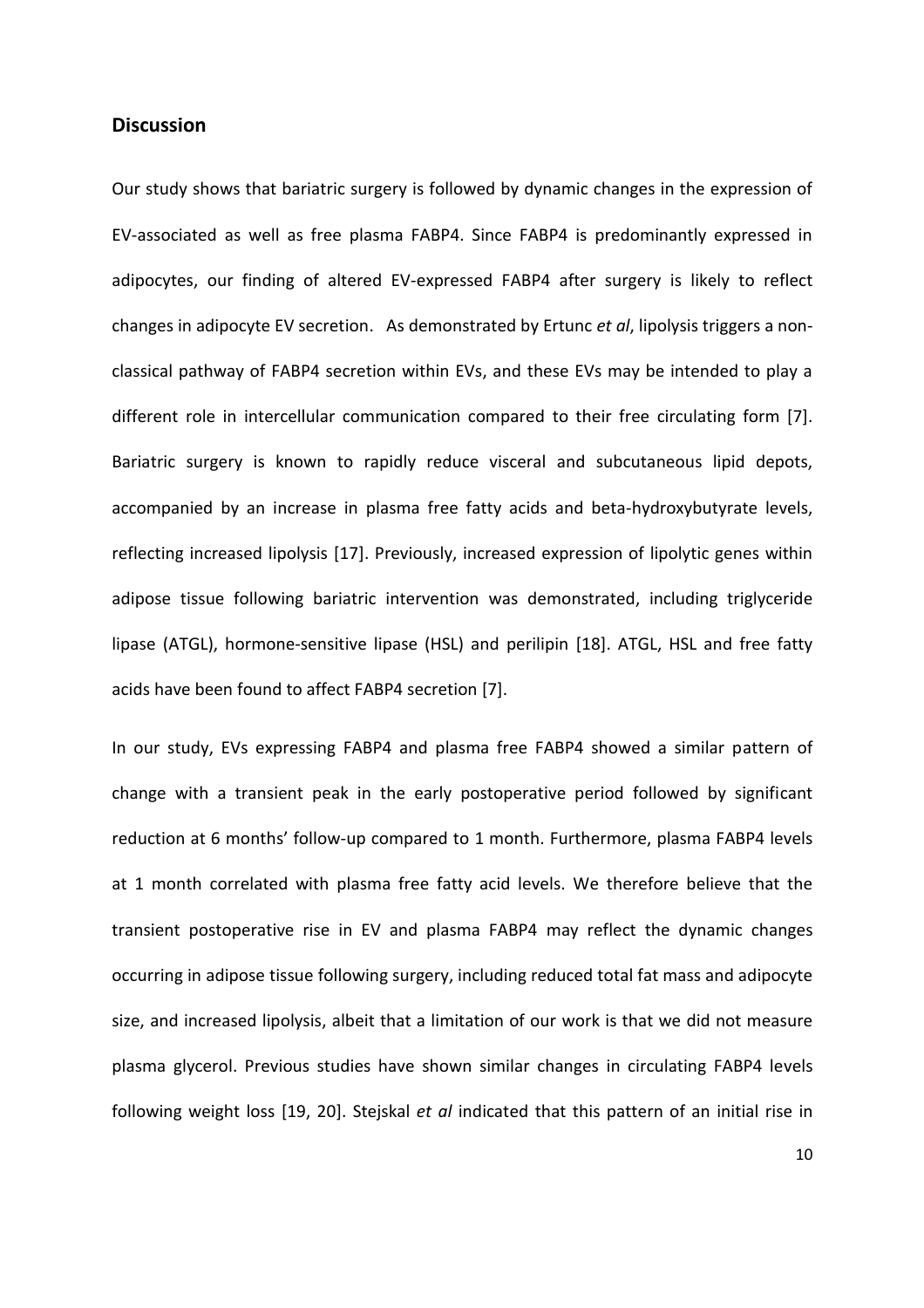plasma FABP4 with subsequent normalisation to baseline levels was observed particularly in individuals who achieved sustained weight loss [21]. However, we are unaware of any previous study evaluating EV-expressed and plasma free FABP4 simultaneously in the context of bariatric surgery.

Open bariatric surgery might involve more adipose tissue damage compared to a laparoscopic approach. However, at 1 month follow-up we did not observe differences in plasma and EV FABP4 in the BPD group compared to the SG/GB group. Nevertheless, it is entirely possible that differences in plasma- and EV-FABP4 between open and laparoscopic surgery might be apparent at very early time-points post-surgery.

We did not find a correlation between plasma FABP4 and the EV FABP4 TRF signal, nor between EV FABP4 and BMI. This might relate to the fact that adipocyte-derived FABP4 containing EVs probably carry only a small proportion of the total FABP4 secreted by adipocytes [6,7]. Moreover, adipocyte-derived EVs containing FABP4 could also be taken up by neighbouring cells in adipose tissue in a paracrine manner, as shown in previous studies [10]. Therefore, establishing a correlation between BMI and both plasma soluble FABP4 and EV-contained FABP4 is difficult. In contrast, EV-expressed TNF $\alpha$  was greatest at 1 month in subjects showing less weight loss. Whilst mechanisms other than weight loss may contribute to the changes in EV FABP4, it is tempting to speculate that EVs in patients showing the greatest weight loss exhibit a reduced inflammatory profile. However, this remains to be fully elucidated.

Previous studies examining the effects of bariatric surgery on circulating EVs have largely focused on changes in EV concentration and cell-of-origin expression, such as platelets,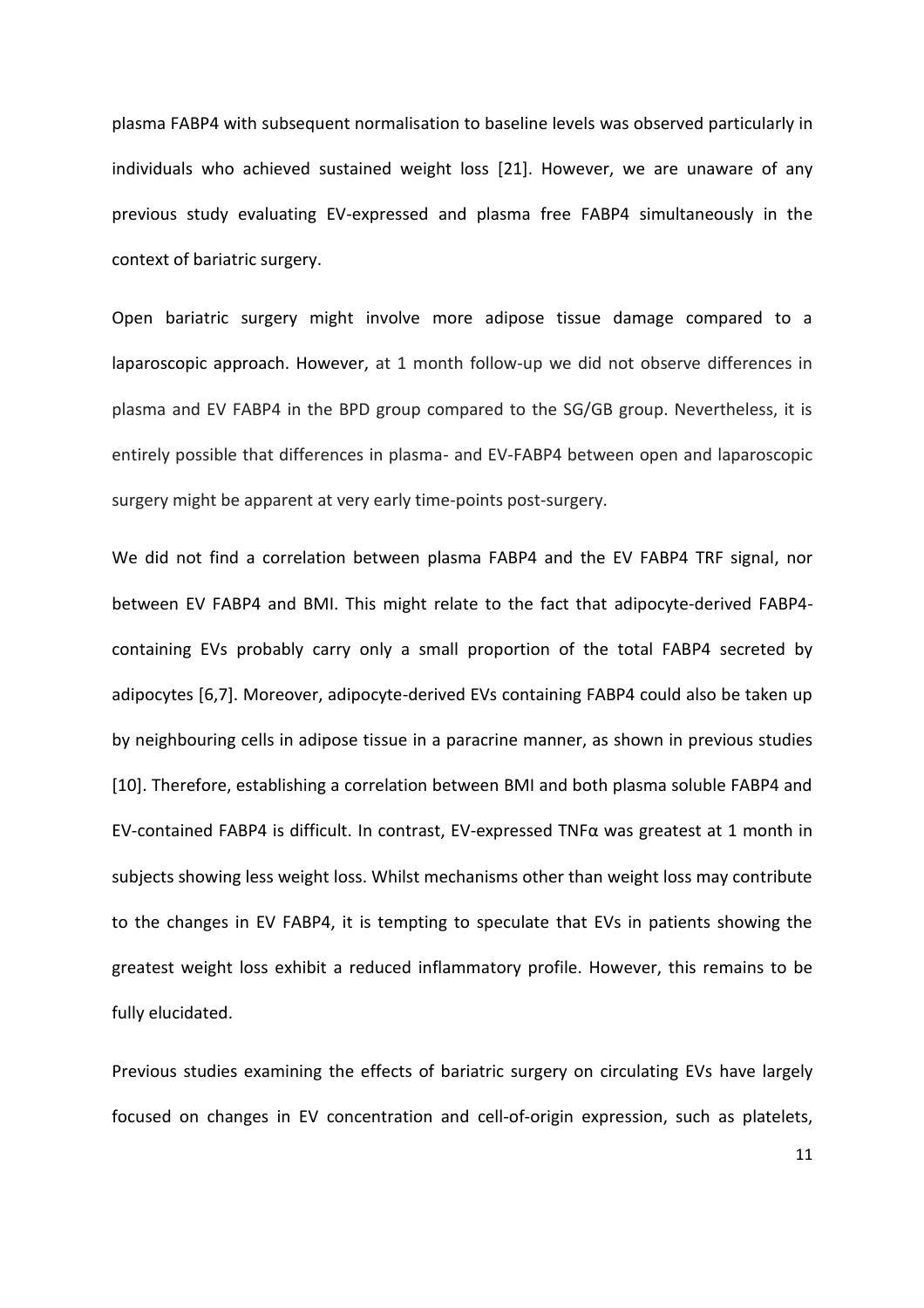monocytes or endothelial cells. Campello *et al* evaluated changes in a range of EV subtypes in 20 patients undergoing sleeve gastrectomy and found a significant decline in endothelial-, platelet-, and leukocyte-derived EVs and in annexin V, tissue factor and CD36-expressing EVs at 12 months' follow-up [22]. The percentage reduction in EV subtypes correlated with the reduction in BMI. Similarly, Cheng *et al* found a reduction in platelet-, endothelial-, monocyte- and tissue factor-expressing EVs in patients following Roux-en-Y gastric bypass surgery, with the monocyte EVs showing an association with HbA1c and BMI reductions [23]. In contrast, Stepanian *et al* found no effect of significant weight loss (mean BMI decrease of 24%, n=32, including 27 patients who had gastric bypass or sleeve gastrectomy) on total-, platelet- or endothelial-derived EVs, despite improvements in HOMA-IR, lipid profile and CRP [24]. This is in keeping with our findings, since we found no effect on platelet, leukocyte, erythrocyte or endothelial EVs nor overall EV concentration irrespective of the type of bariatric surgery performed and despite improvements in weight and glycaemic control. However, it should be noted that all of these referenced studies used flow cytometry to evaluate EV concentration and origin/protein expression. This approach is not sensitive enough to distinguish between different populations of EVs and to detect very small EVs (<200nm), as the analysis gate in standard flow cytometers is usually determined using 1µm beads. Therefore, the exosomal EV range which showed very interesting biological correlation in our data cannot be fully evaluated using flow cytometry alone. Identification of more precise changes pertaining to adipobiology that take place following the surgical approach are in line with the usefulness of new criteria to define success of bariatric and metabolic surgery that are being put forward.[25]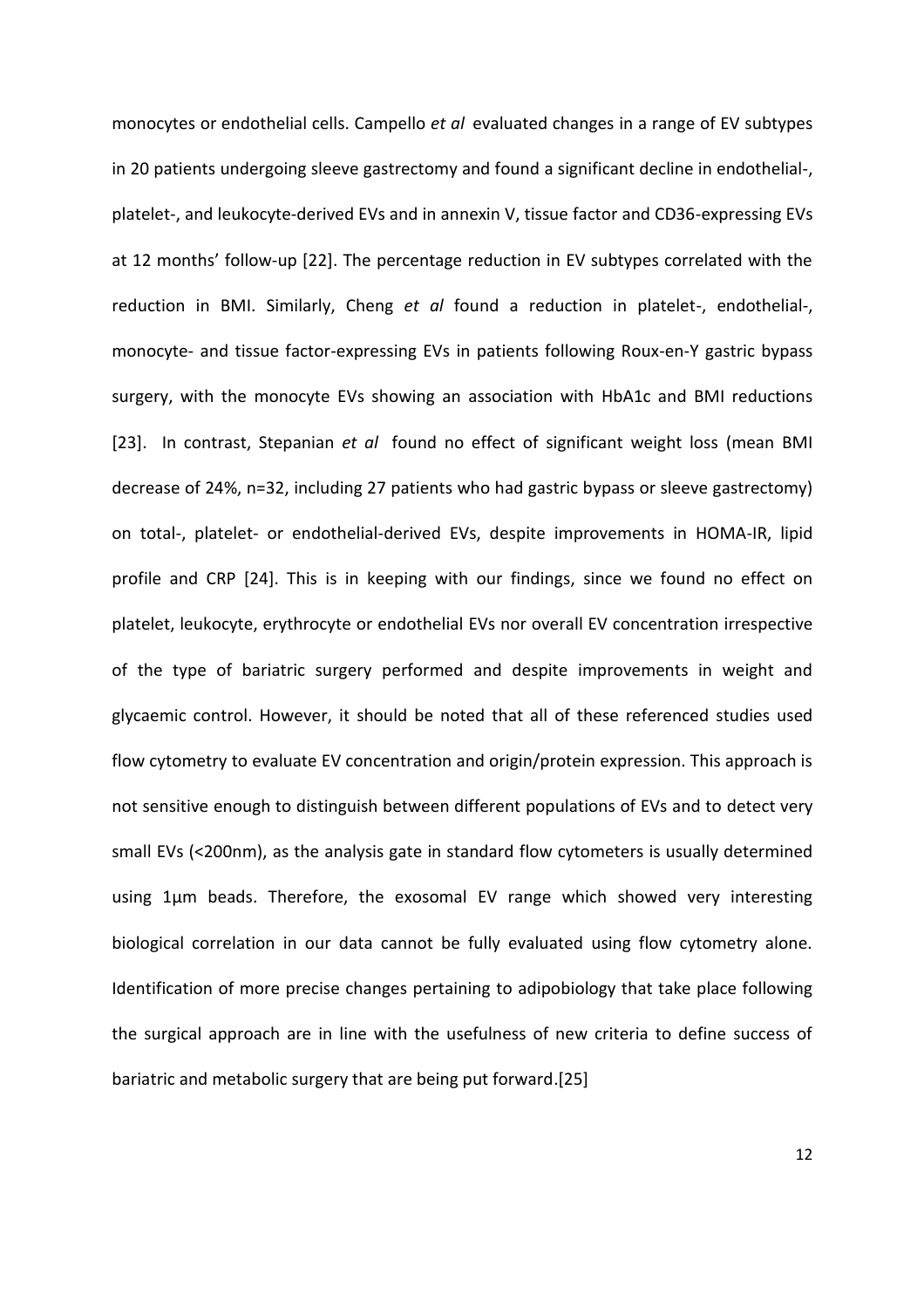Similar to previous research evaluating EV changes post-bariatric surgery, the main limitation of our study includes the relatively small sample size. The study may therefore be underpowered to show significant differences in other EV cytokines. Secondly, many of our patients were taking concomitant medications at the time of study enrolment, including diabetes medication as, in contrast to most previous studies, we did not exclude patients with chronic illnesses such as hypertension or dyslipidaemia, which could have interfered with the EV readings. Thirdly, our study had a relatively short follow-up; studies with a longer follow-up period are needed in the future to fully describe the chronic changes in EVs post-bariatric surgery. Fourthly, it would have been helpful to have included a control group of patients undergoing non-bariatric surgery for comparison. Lastly, direct comparisons between clinical studies evaluating changes in circulating EVs are limited by the fact that establishing a gold standard method for EV isolation to be adopted across laboratories has only recently been a focus of the International Society of Extracellular Vesicles (ISEV) [26], although our adopted approach is one of the most commonly accepted protocols that we have introduced to yield consistent samples and results. This approach was not used in the studies by other authors [22-24] and similarly the EV analysis in the studies we cited was performed by flow cytometry which is typically not sensitive enough to detect EVs of exosomal origin and differs from our immunophenotyping method which we adapted for EV analysis specifically [14,15].

Despite the significant weight loss achieved by all study participants, the average 6 months' follow-up BMI remained within the class III obesity range (Table 1) which may partially explain why no significant differences in more of the EV markers were observed and why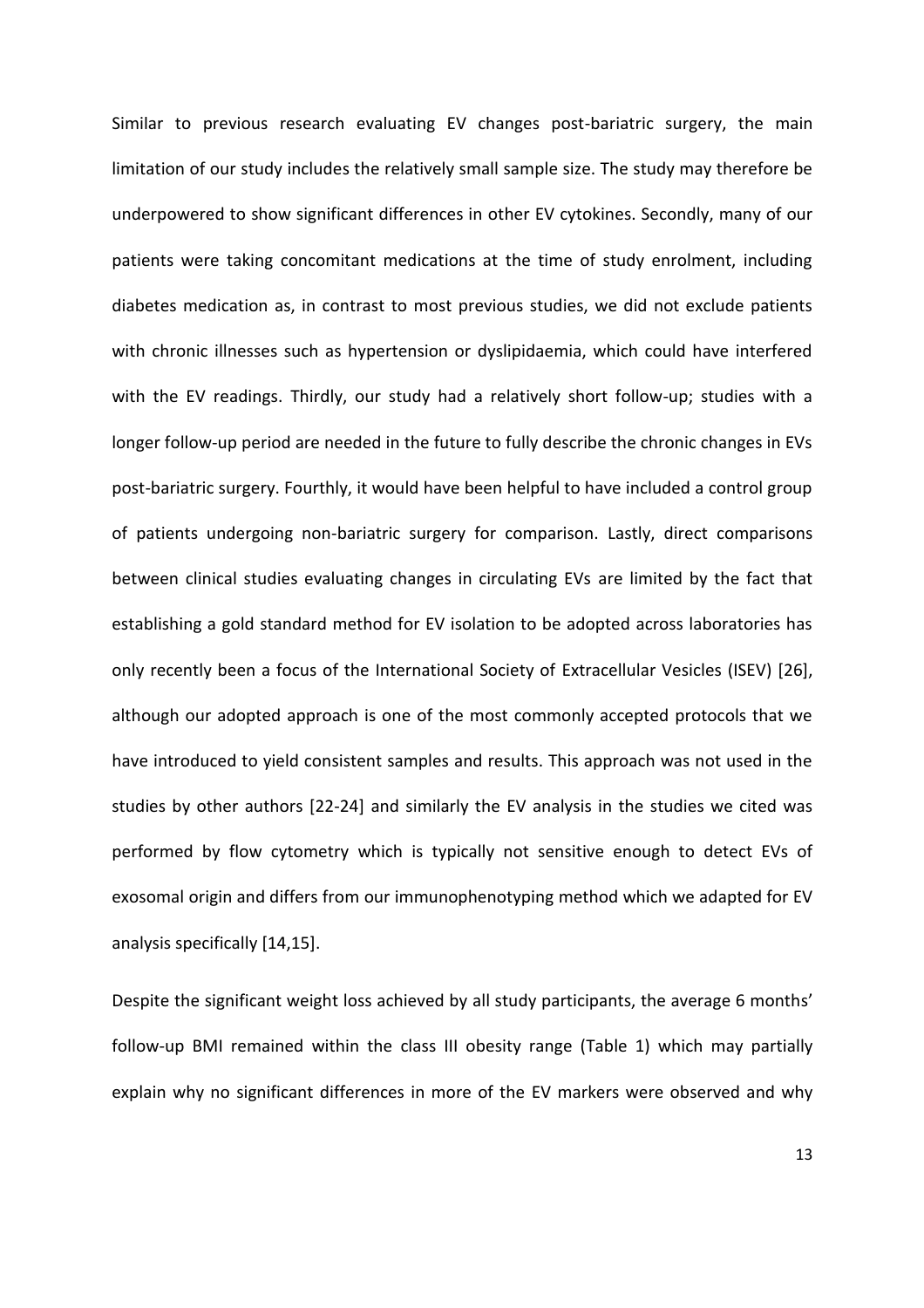the baseline and 6 months' follow-up plasma and EV-FABP4 results did not differ. Individuals who were selected to undergo BPD surgery had a higher average BMI at all 3 time-points compared to the SG/GB cohort, which corresponded with equally higher concentration of plasma FABP4 in this group (p<0.05). Interestingly, however, the 6 months' follow-up EV FABP4 signal was significantly lower in the BPD arm compared to the SG/GB one, despite no differences at baseline or 1 month follow-up between these groups. Given that FABP4-expressing EVs are likely to derive from adipocytes, this may suggest that BPD has a greater effect on postoperative processes within adipose tissue regulating the secretion of this group of EVs. Although the mechanism behind this and the biological relevance of this phenomenon is not clear at present, this finding may be in keeping with previous reports indicating that this form of metabolic surgery might be more effective in reversing obesity-driven comorbidities such as type 2 diabetes, hypertension and dyslipidaemia[27,28]. Finally it should be noted that although increased circulating adipocyte-derived EVs suggest disturbed adipose tissue homeostasis, their full biological role has not been fully investigated and they may, depending on clinical circumstances, play a deleterious as well as protective role, as has been recently shown for circulating endothelial EVs in the context of vascular disease [29].

# **Conclusion**

To our knowledge, this study is the first to report concomitant fluctuations in plasma free FABP4 in addition to exosome-associated FABP4 secretion in the follow-up period after bariatric surgery which may relate, at least in part, to increased lipolysis. These changes are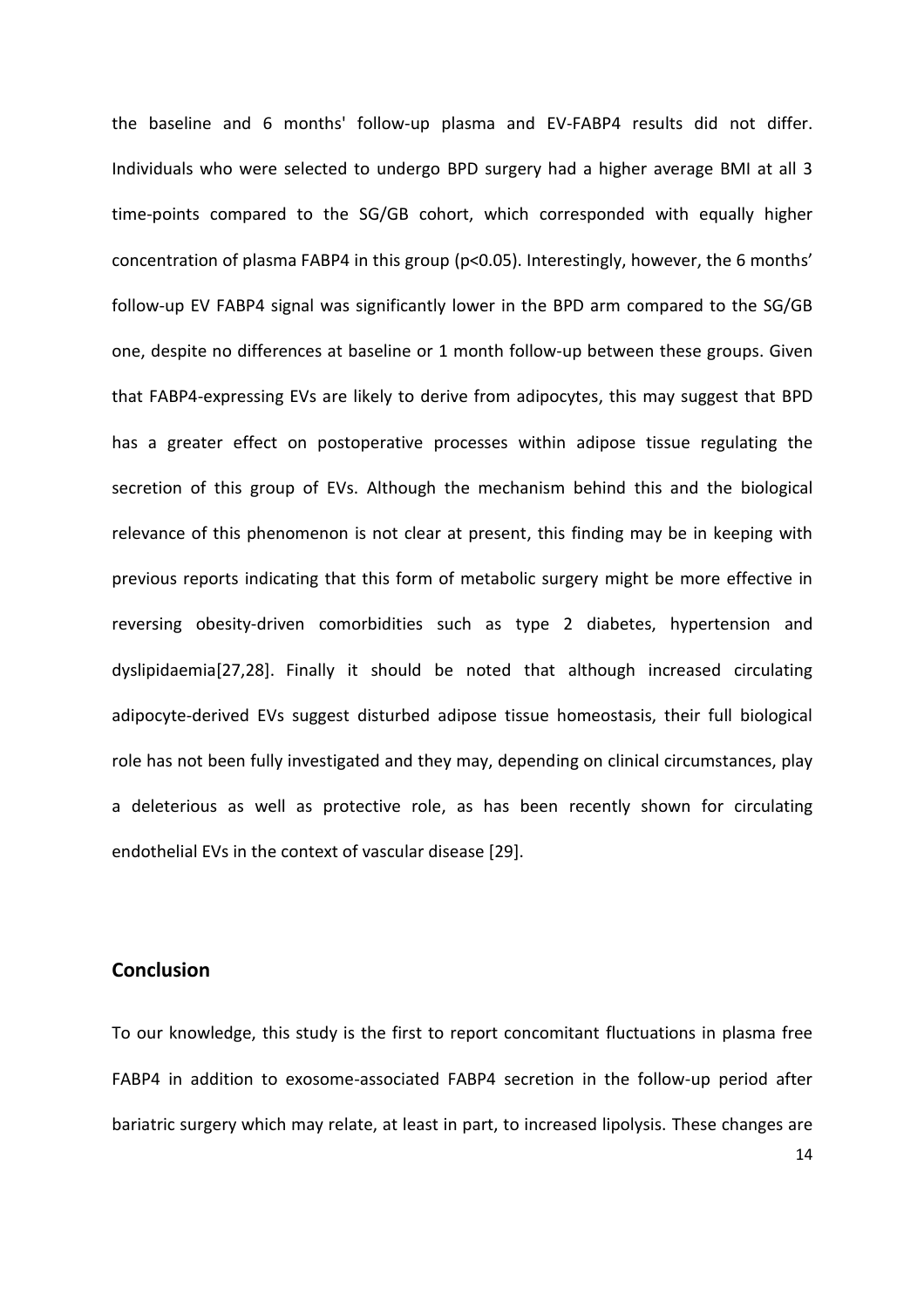likely to play an important role both in paracrine communication within adipose tissue and endocrine communication with other target tissues, since EVs are able to affect recipient cells' function and gene expression. Our observations suggest that adipocyte-derived EVs may be regarded as potential markers of adipose tissue health, and could represent a target for novel therapies aimed at improving metabolic health. However, further research is required in order to understand the precise mechanisms regulating secretion and content of adipocyte-derived EVs.

**Funding:** This study was supported by the Royal College of Physicians Lewis Thomas Gibbon Jenkins of Briton Ferry Fellowship and BUPA Foundation.

**Conflict of interests:** The authors declare that they have no conflict of interest

**Ethical Approval**: All procedures performed in studies involving human participants were in accordance with the ethical standards of the institutional and/or national research committee and with the 1964 Helsinki declaration and its later amendments or comparable ethical standards. The study was approved by the Local Research Ethics Committee (LREC No: 06/WMW02/7).

**Informed consent**: Informed consent was obtained from all individual participants included in the study.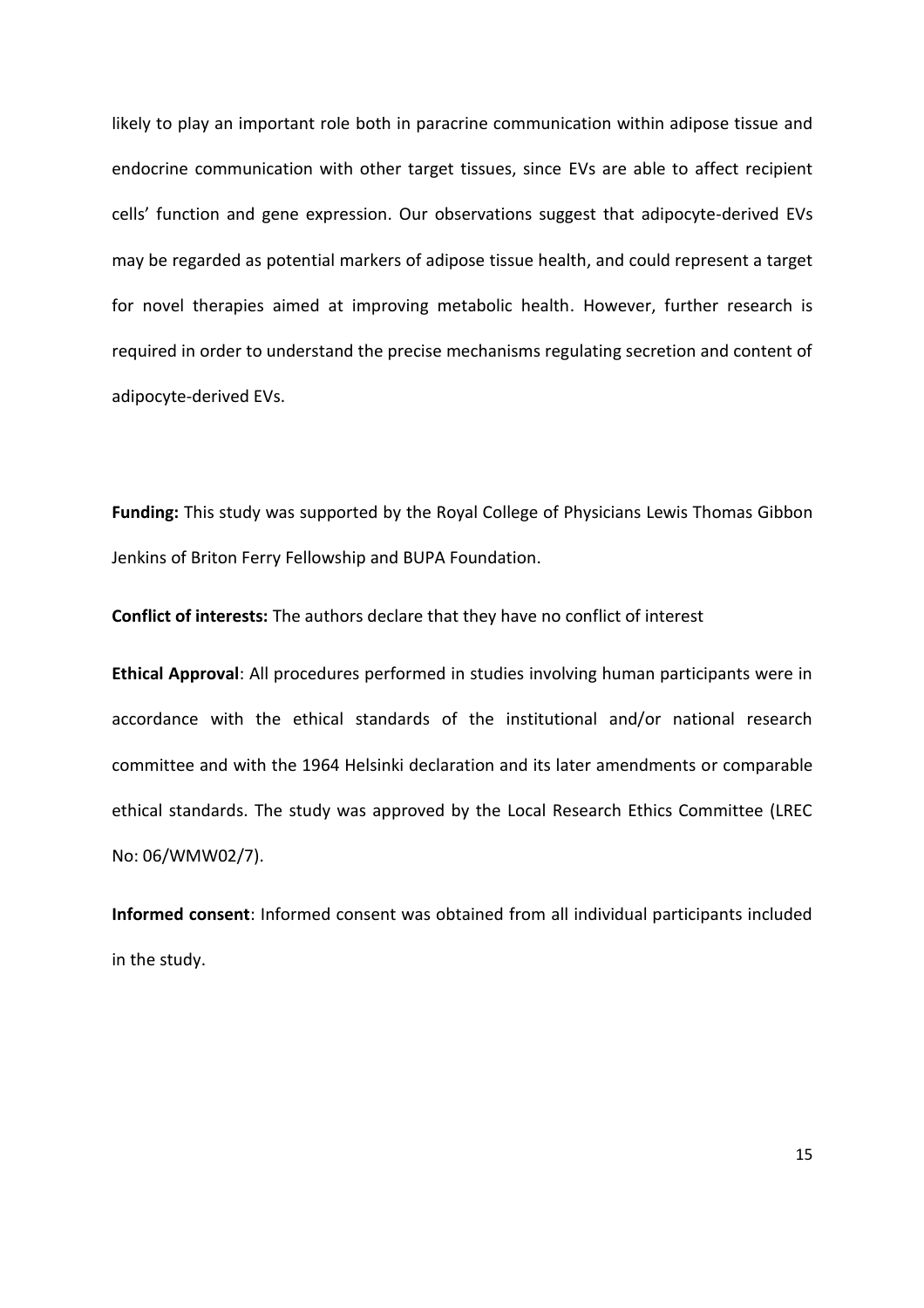## **References**

- 1. Batterham RL, Cummings DE. Mechanisms of Diabetes Improvement Following Bariatric/Metabolic Surgery. *Diabetes Care* 2016 Jun;39(6):893-901. doi: 10.2337/dc16-0145
- 2. Frikke-Schmidt H, O'Rourke RW, Lumeng CN, Sandoval DA, Seeley RJ. Does bariatric surgery improve adipose tissue function? *Obes Rev*. 2016 Sep;17(9):795-809. doi: 10.1111/obr.12429. Epub 2016 Jun 8. Review.
- 3. Yáñez-Mó M, Siljander PR, Andreu Z, Zavec AB, Borràs FE, Buzas EI et al. Biological properties of extracellular vesicles and their physiological functions. *J Extracell Vesicles* 2015 May 14;4:27066. doi: 10.3402/jev.v4.27066. eCollection 2015
- 4. Van der Pol E, Böing AN, Harrison P, Sturk A, Nieuwland R. Classification, functions, and clinical relevance of extracellular vesicles. *Pharmacol Rev* 2012 Jul;64(3):676– 705
- 5. Agouni A, Lagrue-Lak-Hal AH, Ducluzeau PH, Mostefai HA, Draunet-Busson C, Leftheriotis G et al. Endothelial function caused by circulating microparticles from patients with metabolic syndrome. *Am J Pathol* 2008;173:1210-9.
- 6. Hotamisligil GS, Bernlohr D. Metabolic functions of FABPs- mechanisms and therapeutic implications. *Nat Rev Endocrinol.* 2015 Oct;11(10):592-605. doi: 10.1038/nrendo.2015.122. Epub 2015 Aug 11.
- 7. Ertunc ME, Sikkeland J, Fenaroli F, Griffiths G, Daniels MP, Cao H et al. Secretion of fatty acid binding protein aP2 from adipocytes through a nonclassical pathway in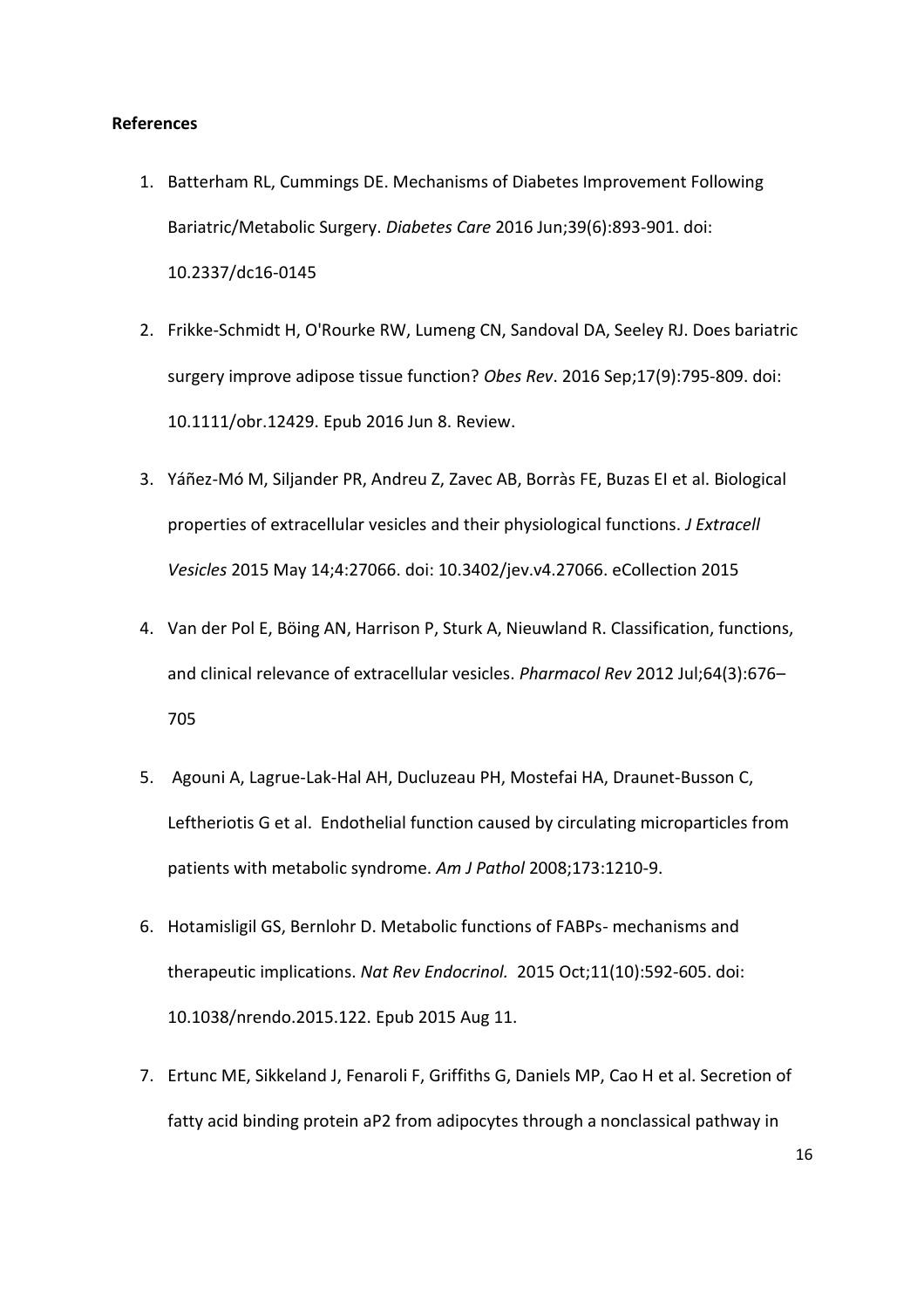response to adipocyte lipase activity. *J Lipid Res*. 2015 Feb;56(2):423-34. doi: 10.1194/jlr.M055798. Epub 2014 Dec 22

- 8. Ogawa R, Tanaka C, Sato M, Nagasaki H, Sugimura K, Okumura K et al. Adipocytederived microvesicles contain RNA that is transported into macrophages and might be secreted into blood circulation. *Biochem Biophys Res Commun*. 2010;398(4):723– 9. doi:10.1016/j.bbrc.2010.07.008.76. doi:10.1210/en.2009-1023.
- 9. Aoki N, Yokoyama R, Asai N, Ohki M, Ohki Y, Kusubata K et al. Adipocyte-derived microvesicles are associated with multiple angiogenic factors and induce angiogenesis in vivo and in vitro. *Endocrinology*. 2010;151(6):2567–76. doi:10.1210/en.2009-1023.
- 10. Muller G. Let's shift the lipid burden- From large to small adipocytes. *Eur J Pharmacol*. 2011 Apr 10;656(1-3):1-4. doi: 10.1016/j.ejphar.2011.01.035. Epub 2011 Feb 2.
- 11. Furuhashi M, Saitoh S, Shimamoto K, Miura T. Fatty Acid-Binding Protein 4 (FABP4); Pathophysiological Insights and Potent Clinical Biomarker of Metabolic and Cardiovascular Disease. *Clin Med Insights Cardiol*. 2015 Feb 2;8(Suppl 3):23-33.
- 12. American Diabetes Association. Classification and diagnosis of diabetes. *Diabetes Care* 2015 Jan; 38(Supplement 1): S8-S16. http://dx.doi.org/10.2337/dc15-S005
- 13. Vasco F, Hawe A, Jiscoot W. Critical Evaluation of Nanoparticle Tracking Analysis (NTA) by NanoSight for the Measurement of Nanoparticles and Protein Aggregates. *Pharm Res*. 2010 May; 27(5): 796–810.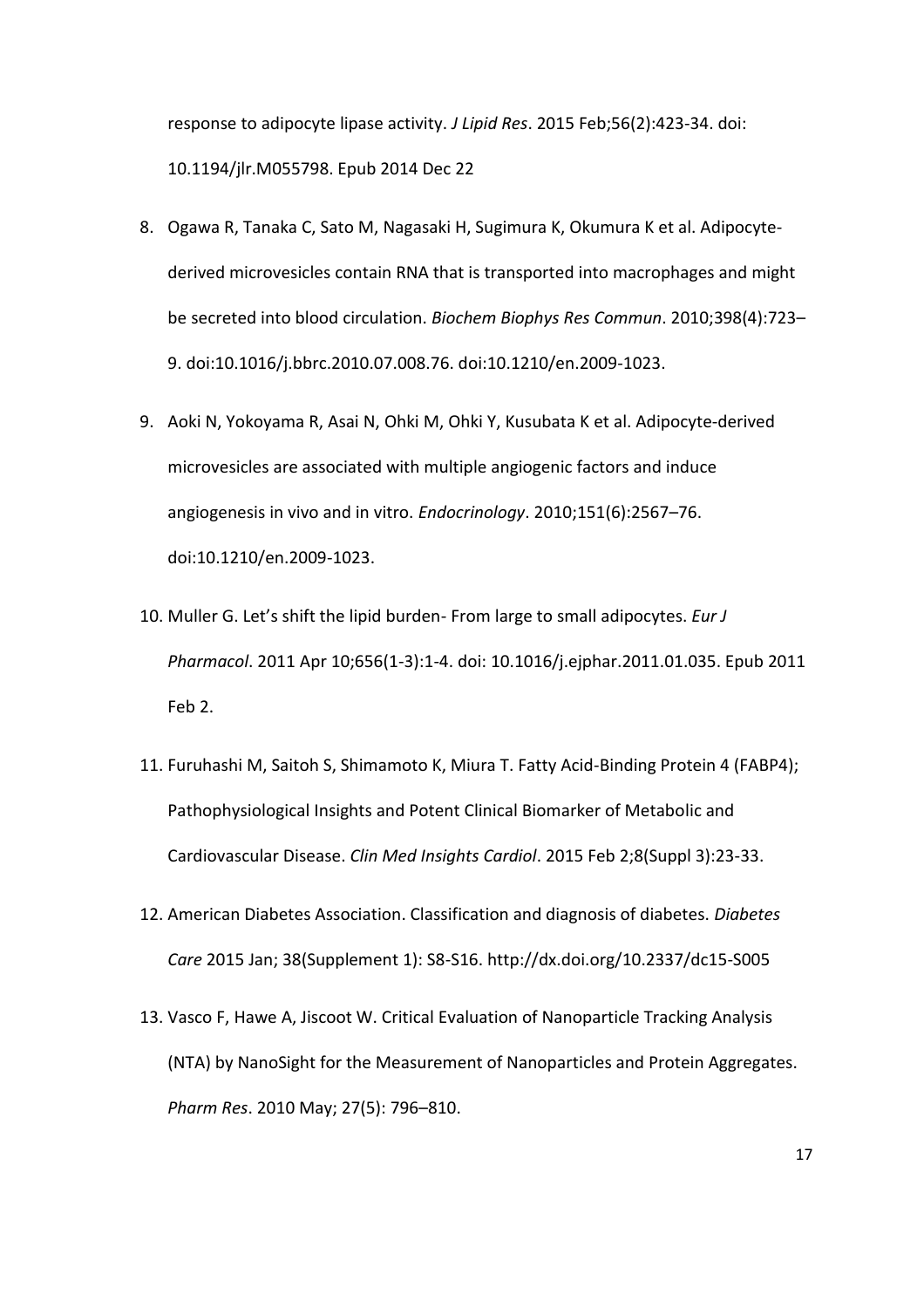- 14. Webber J, Stone TC, Katilius E, Smith BC, Gordon BE, Mason MD et al. Proteomics Analysis of Cancer Exosomes Using a Novel Modified Aptamer-based Array (SOMAscanTM) Platform. *Mol Cell Proteomics*. 2014 Apr; 13(4): 1050–1064.
- 15. Connolly KD, Guschina IA, Yeung V, Clayton A, Draman M, von Ruhland C et al. Characterisation of adipocyte-derived extracellular vesicles released pre- and postadipogenesis. *J Extracell Vesicles*. 2015; 4: 10.3402/jev.v4.29159
- 16. Frühbeck G, Méndez-Giménez L, Fernández-Formoso JA, Fernández S, Rodríguez A. Regulation of adipocyte lipolysis. *Nutr Res Rev*. 2014 Jun;27(1):63-93
- 17. Johansson L, Ross M, Kullberg J, Weis J, Ahlstrom H, Sundbom M et al. Lipid mobilization following Roux-en-Y gastric bypass examined by magnetic resonance imaging and spectroscopy. *Obes Surg*. 2008 Oct;18(10):1297-304. doi: 10.1007/s11695-008-9484-0. Epub 2008 Apr 8
- 18. Karki S, Farb MG, Myers S, Apovian C, Hess DT, Gokce N. Effect of Bariatric Weight Loss on the Adipose Lipolytic Transcriptome in Obese Humans. *Mediators Inflamm*. 2015;2015:106237. doi: 10.1155/2015/106237
- 19. Furuhasi M, Matsumoto M, Hiramitsu S, Omori A, Tanaka M, Moniwa N et al. Possible Increase in Serum FABP4 Level Despite Adiposity Reduction by Canagliflozin, an SGLT2 Inhibitor. *PLOS One*. 2016 Apr 28;11(4):e0154482. doi: 10.1371/journal.pone.0154482. eCollection 2016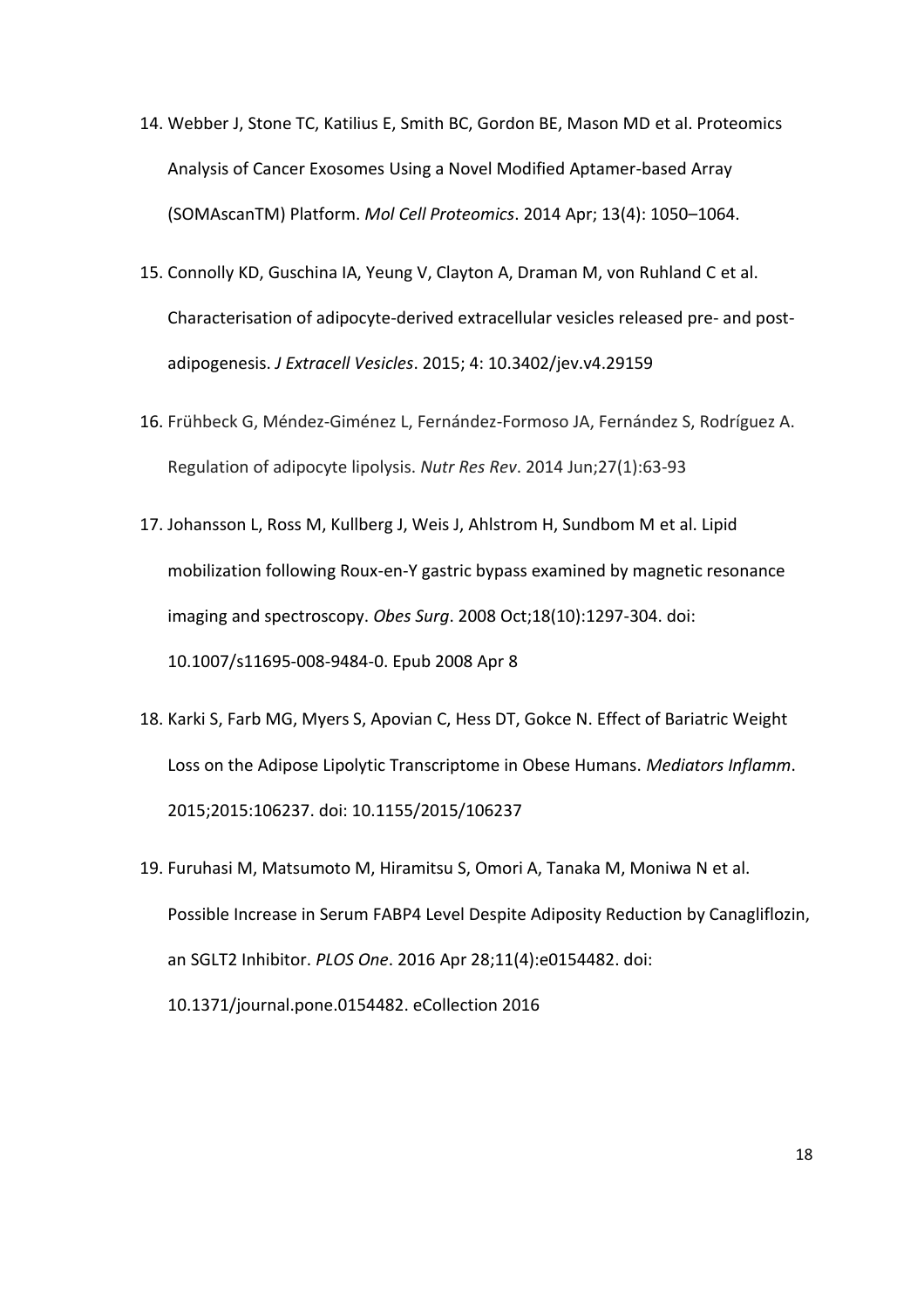- 20. Comerford KB, Buchan W, Karakas SE. The Effects of Weight Loss on FABP4 and RBP4 in Obese Women with Metabolic Syndrome. *Horm Metab Res* 2014; 46(03): 224-231 DOI: 10.1055/s-0033-1353204
- 21. Stejskal D, Karpisek M, Bronsky J. Serum adipocyte-fatty acid binding protein discriminates patients with permanent and temporary body weight loss. *J Clin Lab Anal*. 2008;22(5):380-2. doi: 10.1002/jcla.20270
- 22. Campello E, Zabeo E, Radu CM, Spiezia L, Foletto M, Prevedello L et al. Dynamics of circulating microparticles in obesity after weight loss*. Intern Emerg Med*. 2016 Aug;11(5):695-702. doi: 10.1007/s11739-016-1397-7. Epub 2016 Feb 2.
- 23. Cheng V, Kashyap SR, Schauer PR, Kirwan JP, McCrae KR. Restoration of glycemic control in patients with type 2 diabetes mellitus after bariatric surgery is associated with reduction in microparticles. *Surg Obes Relat Dis*. 2013 Mar-Apr;9(2):207-12.
- 24. Stepanian A, Bourguigant H, Hennou S, Coupaye M, Hajage D, Salomon L et al. Microparticle increase in severe obesity: not related to metabolic syndrome and unchanged after massive weight loss. *Obesity* (Silver Spring) 2013 Nov;21(11):2236- 43. doi: 10.1002/oby.20365. Epub 2013 Jul 2.
- **25.** Frühbeck G. Bariatric and metabolic surgery: a shift in eligibility and success criteria. Nat Rev Endocrinol. 2015 Aug;11(8):465-77
- 26. Witwer KW, Buzás EI, Bemis LT et al. Standardization of sample collection, isolation and analysis methods in extracellular vesicle research. *Journal of Extracellular Vesicles*. 2013;2:10.3402/jev.v2i0.20360. doi:10.3402/jev.v2i0.20360.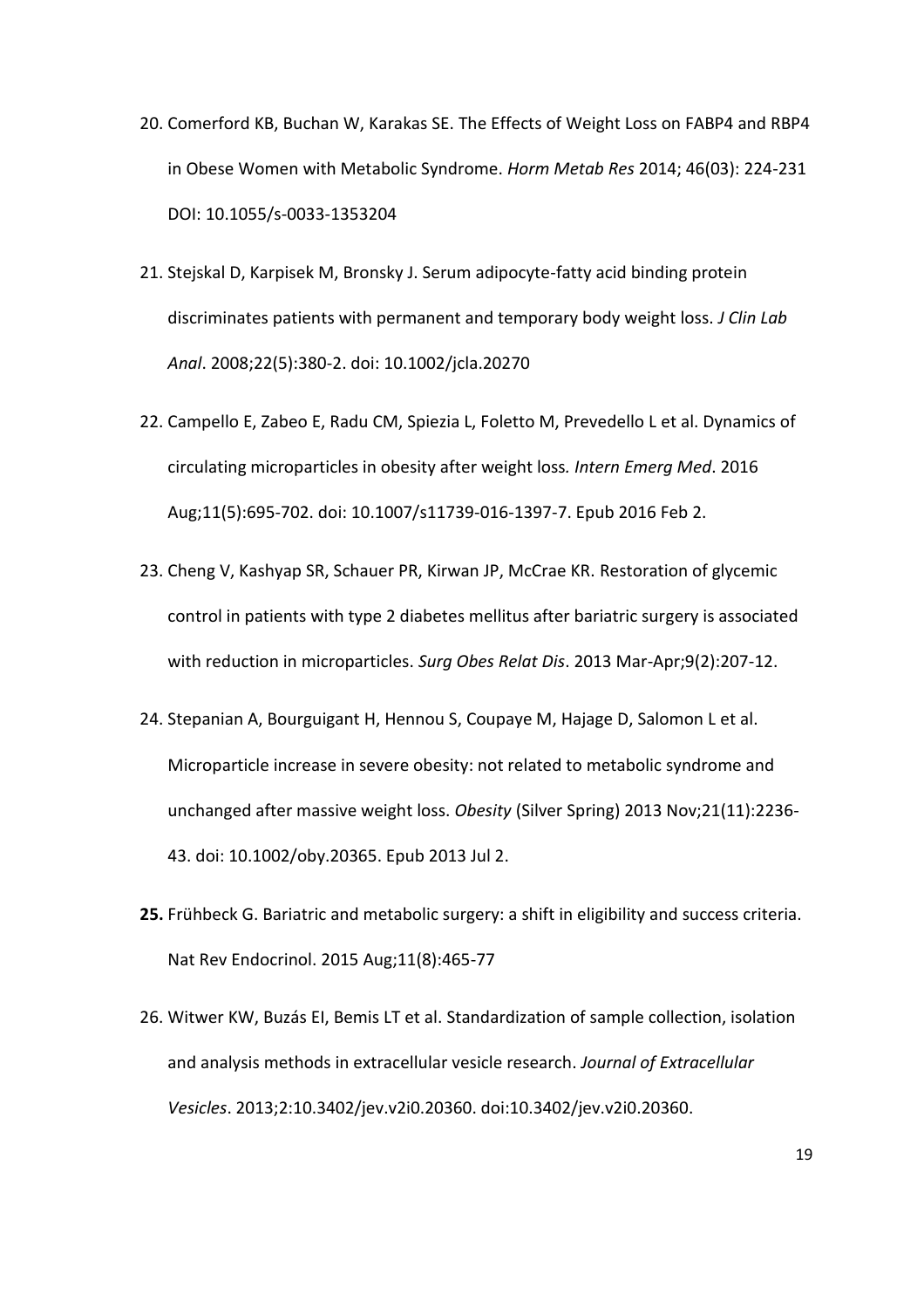- 27. Celio AC, Wu Q, Kasten KR, Manwaring ML, Pories WJ, Spaniolas K. Comparative effectiveness of Roux-en-Y gastric bypass and sleeve gastrectomy in super obese patients. *Surg Endosc.* 2016 Jun 10. [Epub ahead of print]
- 28. Lee SK, Heo Y, Park JM, Kim YJ, Kim SM, Park do J et al. Roux-en-Y Gastric Bypass vs. Sleeve Gastrectomy vs. Gastric Banding: The First Multicenter Retrospective Comparative Cohort Study in Obese Korean Patients. *Yonsei Med J*. 2016 Jul;57(4):956-62. doi: 10.3349/ymj.2016.57.4.956
- 29. Dignat-George F, Boulanger CM. The many faces of endothelial microparticles. *Arterioscler Thromb Vasc Biol*. 2011 Jan;31(1):27-33. doi: 10.1161/ATVBAHA.110.218123.

## **Figure legends:**

**Figure 1:** a) EV concentration/mL of plasma at baseline, 1 month and 6 month follow-up (mean±SEM) b) 2-way ANOVA with Bonferroni post-test revealed significant decrease in EVs sized 100.5-199.5nm in diameter at 6 months' follow-up compared to baseline (mean±SD), p<0.01 (\*\*)

**Figure 2:** Bariatric surgery did not alter EV cellular origin. Relative expression at baseline, 1 and 6 months' postoperatively: CD41 (platelets):  $25\pm13\%$  vs  $27\pm20\%$  and  $27\pm17\%$ ; CD11b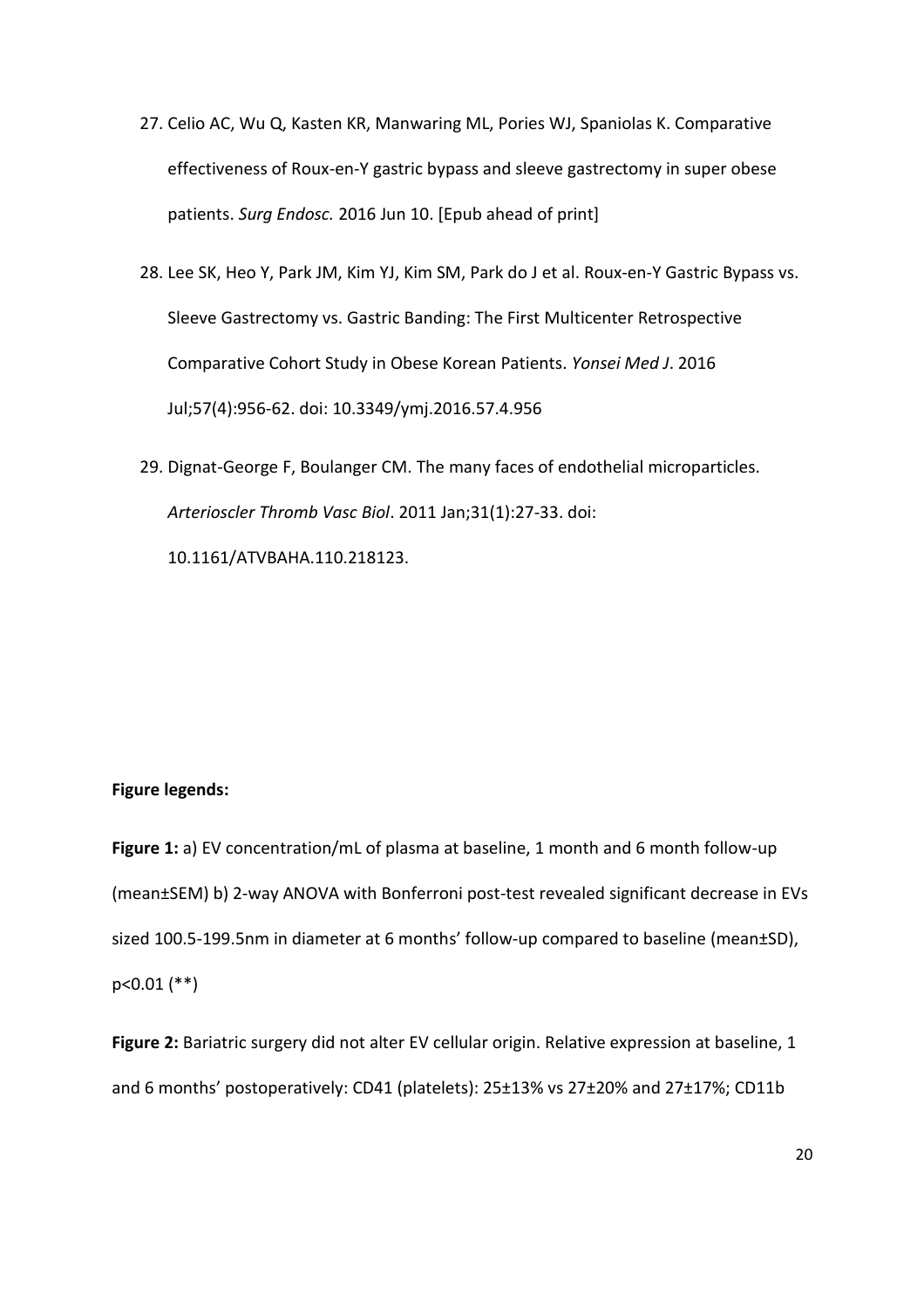(macrophages/monocytes): 51± 25% vs 51±26% and 54±24%; CD235a (erythrocytes): 10±6% vs 11±10% and 9±5%; CD144 (endothelial cells): 15±10% vs 16±12% and 15±13%, respectively, all p=non-significant.

**Figure 3:** a) Changes in EV FABP4 (median with IQR) reveal significantly lower TRF signal at 6 months' follow-up compared to 1 month ( $p$ <0.05) b) Individual pattern of changes in EV FABP4 TRF signal for all study participants at 3 time points c) Median EV FABP4 signal was significantly lower in the cohort that underwent biliopancreatic bypass diversion surgery at 6 month follow-up (p<0.05). Spearman's correlation analysis revealed significant correlation between the exosomal marker CD9 and EV-derived: FABP4 (d), adiponectin (e), TNFα (f) and interferon ϒ (g). \*=p<0.05, \*\*= p<0.01

**Figure 4**: a) Plasma free FABP4 levels (means) were significantly higher at 1 month follow-up compared to baseline and 6 months' follow-up b) Plasma FABP4 concentration at 3 time points for all study participants (n=20) c) Spearman's correlation analysis revealed significant correlation between plasma FABP4 and BMI (r=0.6, p<0.0001) d) No correlation between EV-contained and plasma free FABP4 was observed (r=0.05, p=ns) e) Significant correlation was observed between plasma FABP4 and plasma free fatty acids at 1 month follow up (r=0.48, p<0.05).  $*=p<0.05$ ,  $**=p<0.01$ ,  $**=p<0.001$